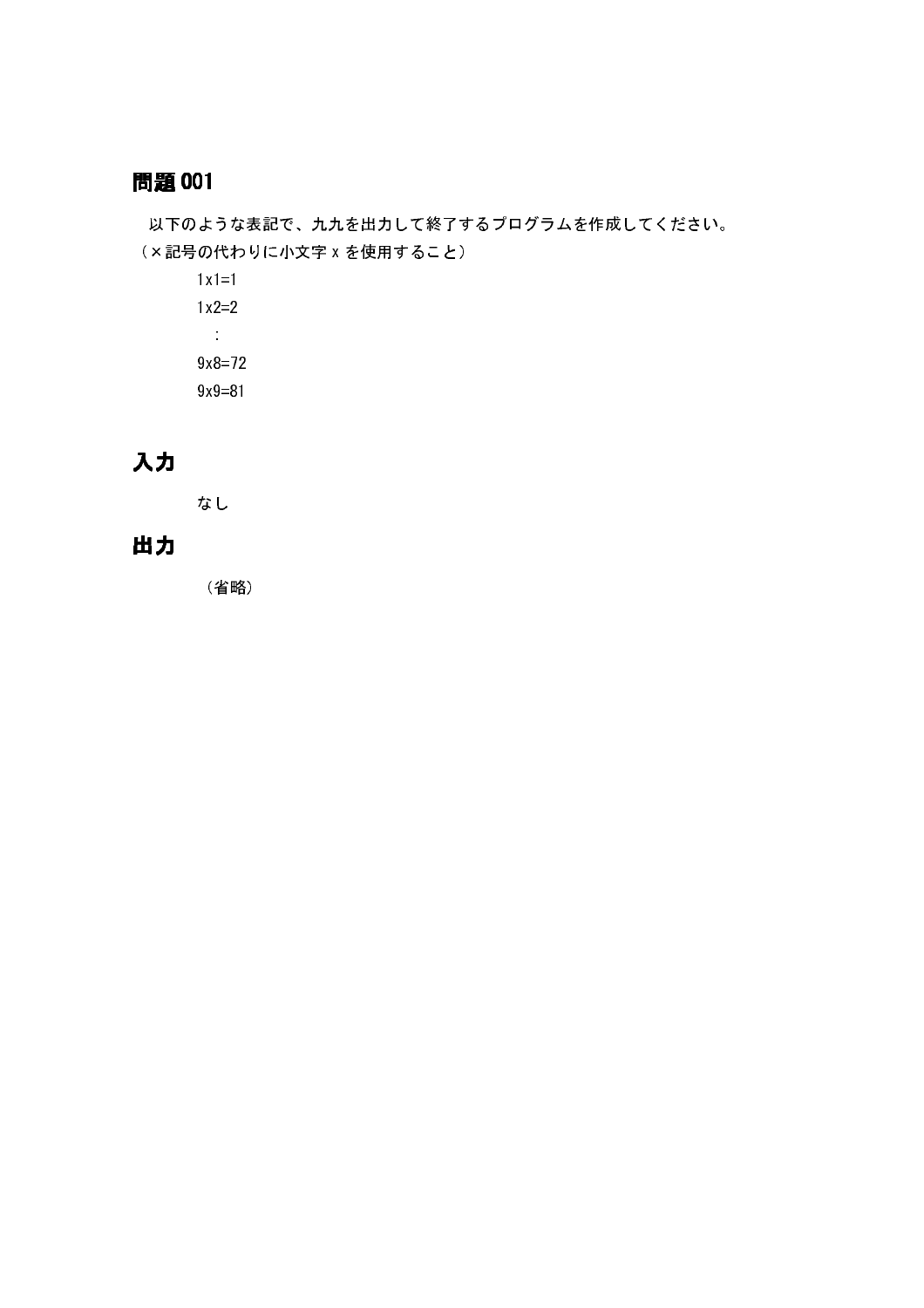点数を入力し合否の判定をします。60点以上ならば「YES」、60点未満ならば、 「NO」と出力して終了するプログラムを作成してください。点数は 0 点以上 100 点以下で す。

# 入力

点数

### 出力

YES または NO

# 入力例

100

#### 出力例

**YES**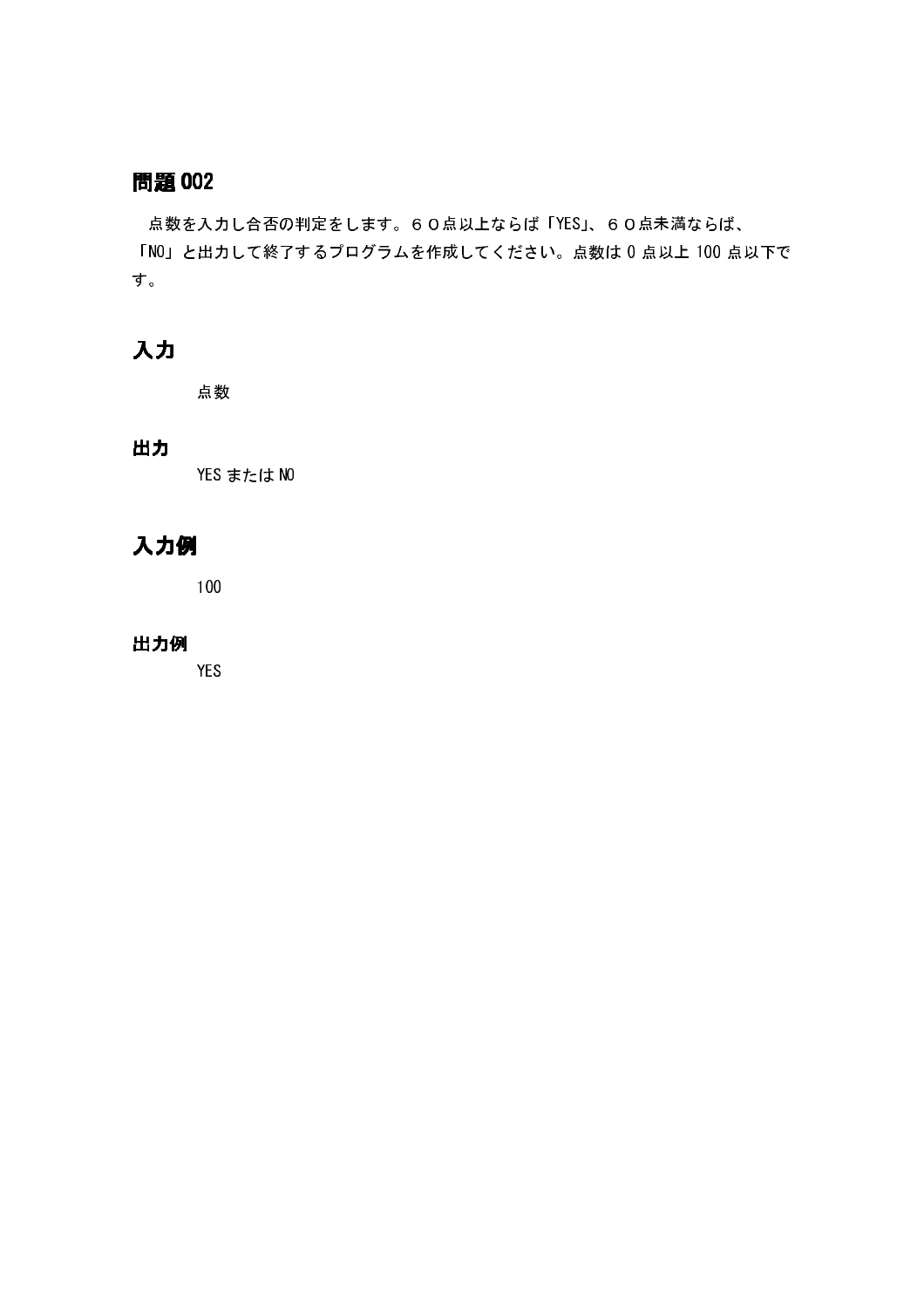山や丘の高さをメートル単位で1から10,000 までの範囲の整数で表した10個のデータ があります。その10個のデータを入力し、その中で、高い順から3つ出力して終了するプ ログラムを作成してください。

※同じ高さの山が複数あるかもしれないことに注意してください。

# 入力

山の高さ1 (整数) 山の高さ2 (整数)  $\sim$ 山の高さ10 (整数)

# 出力

最も高い山の高さ (整数) 2番目に高い山の高さ(整数) 3番目に高い山の高さ (整数)

### 入力例

# 出力例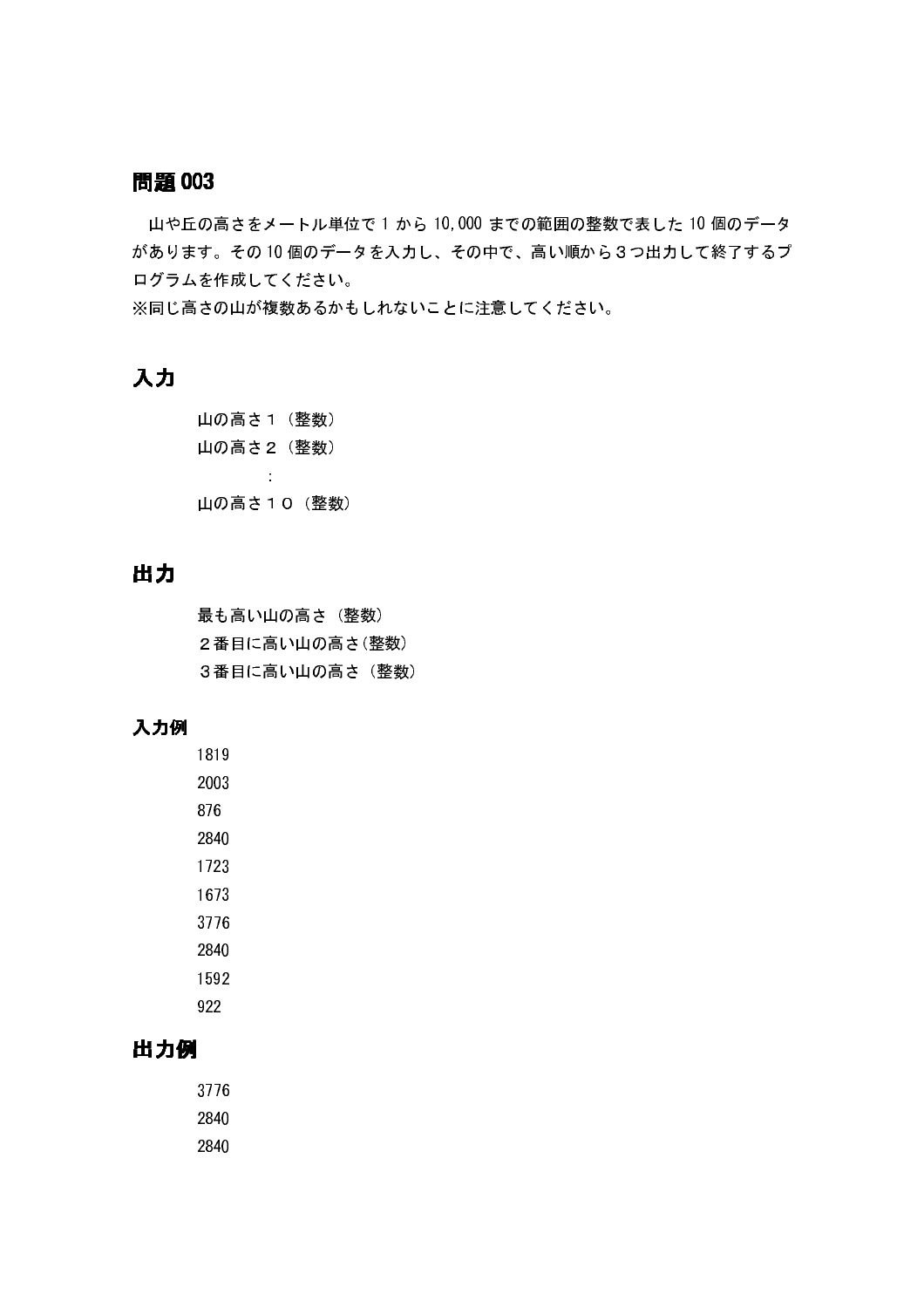20 億以下の正の整数 n を入力し、n の桁数を出力して終了するプログラムを作成してく ださい。

# 入力

n (整数)

# 出力

桁数 (整数)

# 入力例

123

### 出力例

 $\mathbf{3}$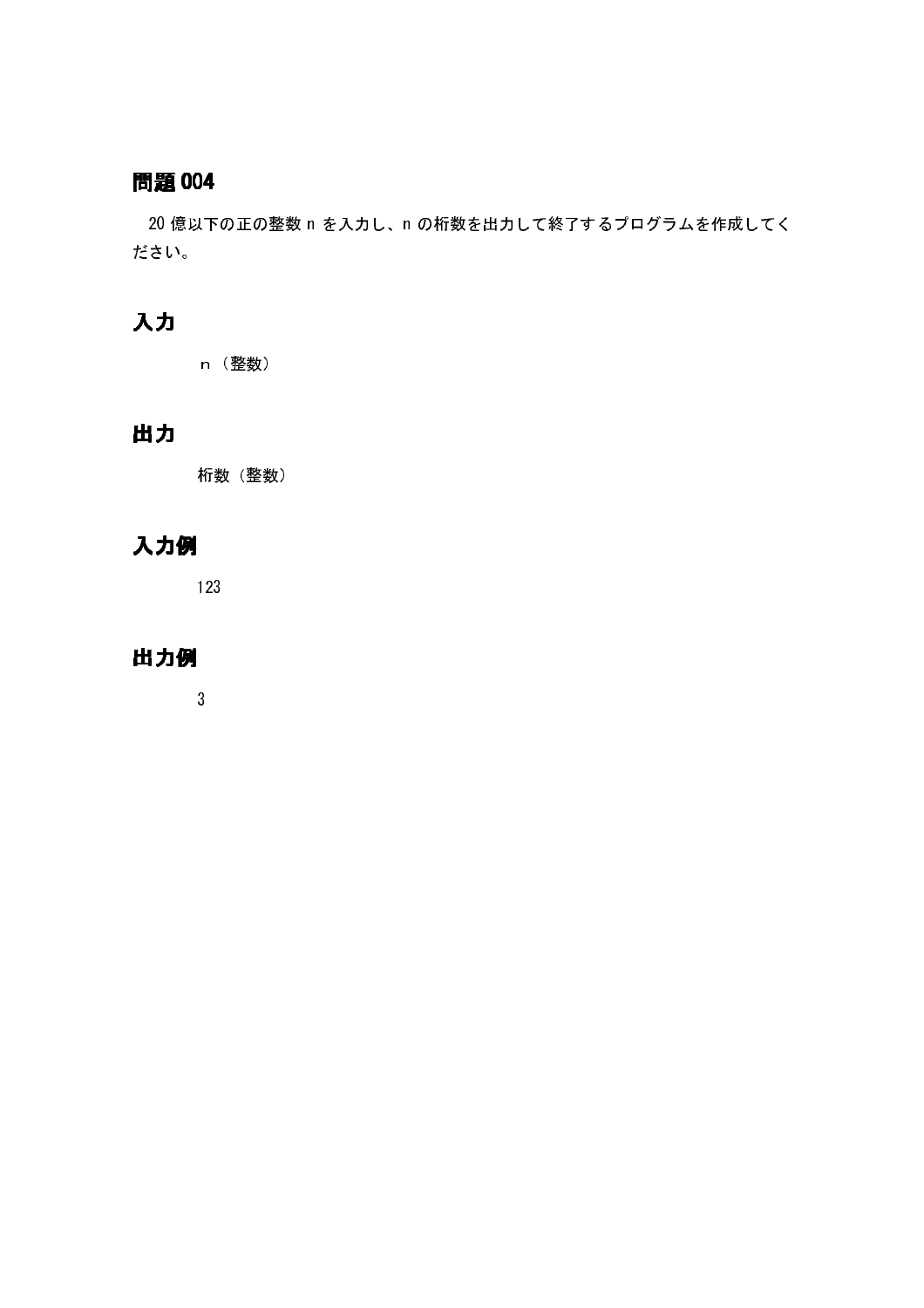1000 以下の 3 つの正の整数を入力し、それぞれの長さを 3 辺とする三角形が直角三角形 である場合には YES、違う場合には NO と出力して終了するプログラムを作成してください。

# 入力

辺1 (整数) 辺2 (整数) 辺3 (整数)

### 出力

YES または NO

# 入力例

 $\overline{4}$  $\mathbf{3}$  $\overline{5}$ 

### 出力例

**YES**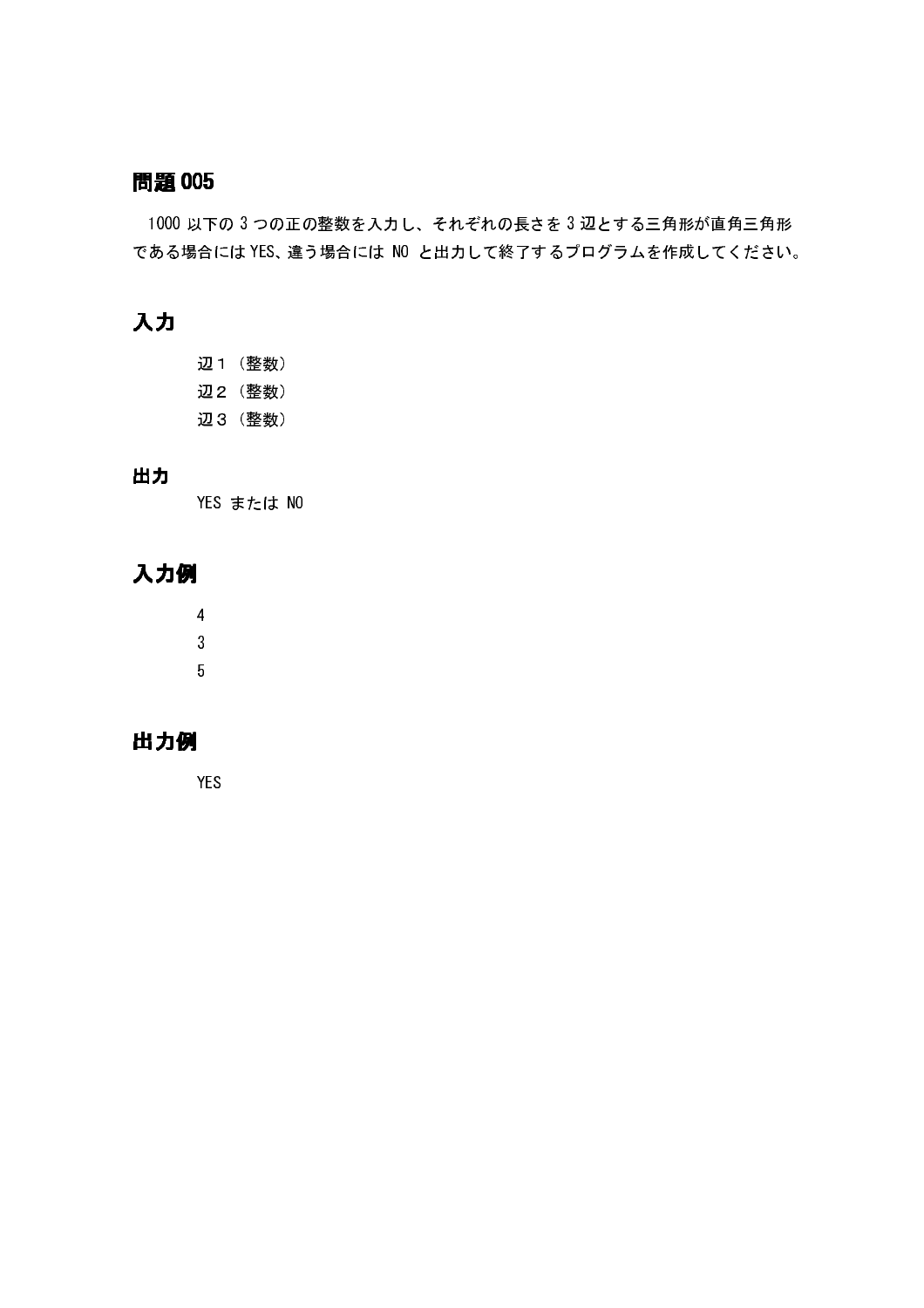入力された湿度に対する快適な温度の範囲を出力し終了するプログラムを作成してくだ さい。

不快指数は、摂氏温度を T、湿度 (%) を U としたとき、

DI  $(\text{\textcircled{F}}$  快指数) = 0.81T + 0.01U(0.99T - 14.3) + 46.3

で与えられるものとし、不快指数 65 以上 70 以下であれば「快適」であるとします。

### 入力

湿度 (整数)

# 出力

快適な温度の下限(実数 小数点以下第1位まで表示) 快適な温度の上限(実数 小数点以下第1位まで表示)

温度は小数点以下第1位まで出力してください。小数点以下第2位は切り上げ、切り捨 ていずれでも正解とします。

### 入力例

 $30$ 

#### 出力例

20 8 25.3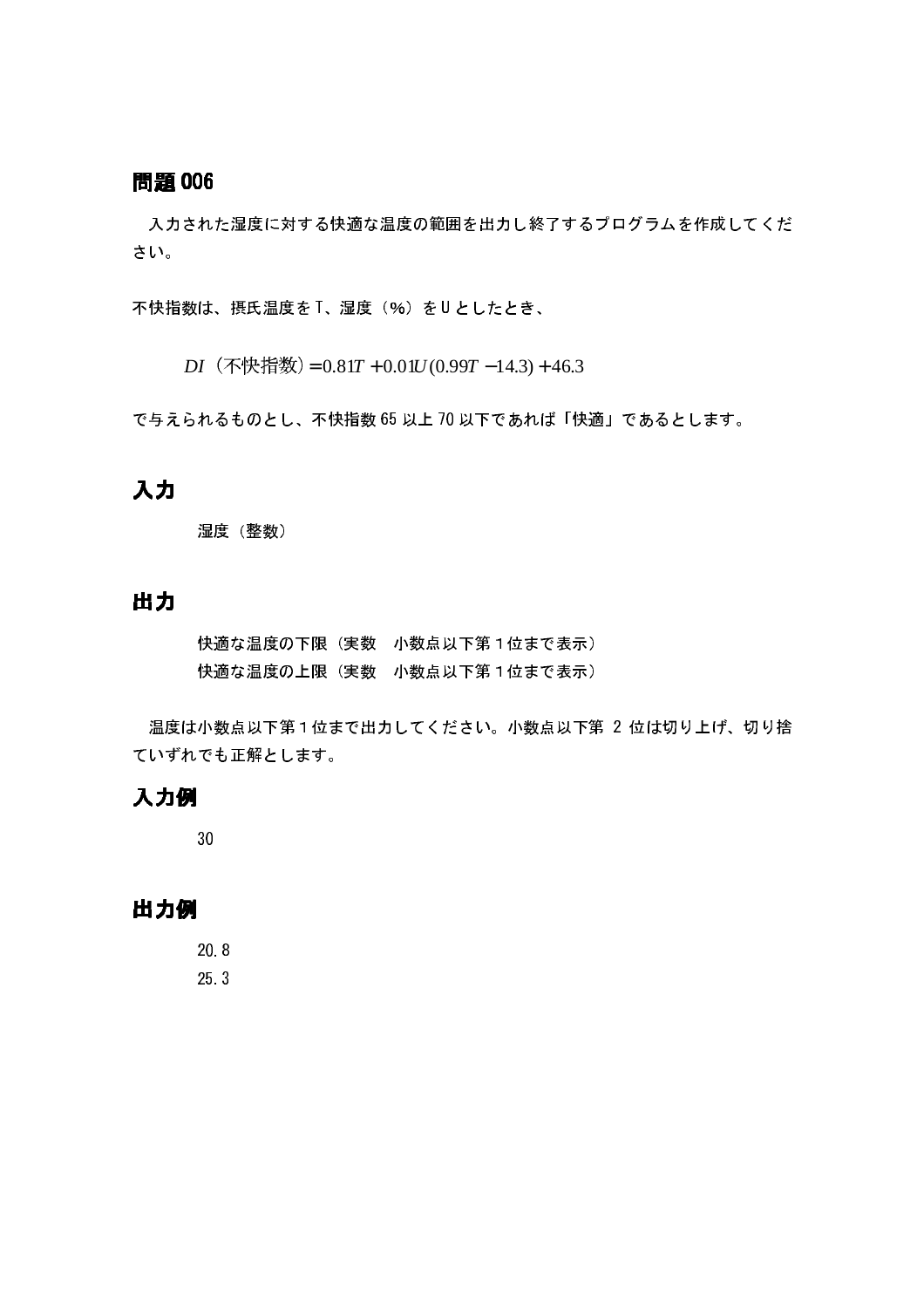連立方程式

 $ax + by = c$ 

 $dx + ey = f$ 

の解 x, y を出力して終了するプログラムを作成してください。a, b, c, d, e, f はそれぞれ、 -1000 以上 1000 以下の実数とし、連立方程式の解が一意に存在するように与えるものとし ます。

### 入力

- a (実数)
- b (実数)
- c (実数)
- d (実数)
- e (実数)
- f (実数)

#### 出力

- x (実数)
- y(実数)

(小数点以下第3位まで出力してください。小数点以下第4位は切り上げ、切り捨てい ずれでも正解とします。)

# 入力例

 $1.0$  $2.0$  $3.0$  $4.0$  $50$  $6<sub>0</sub>$ 

# 出力例

 $-1.000$  $2.000$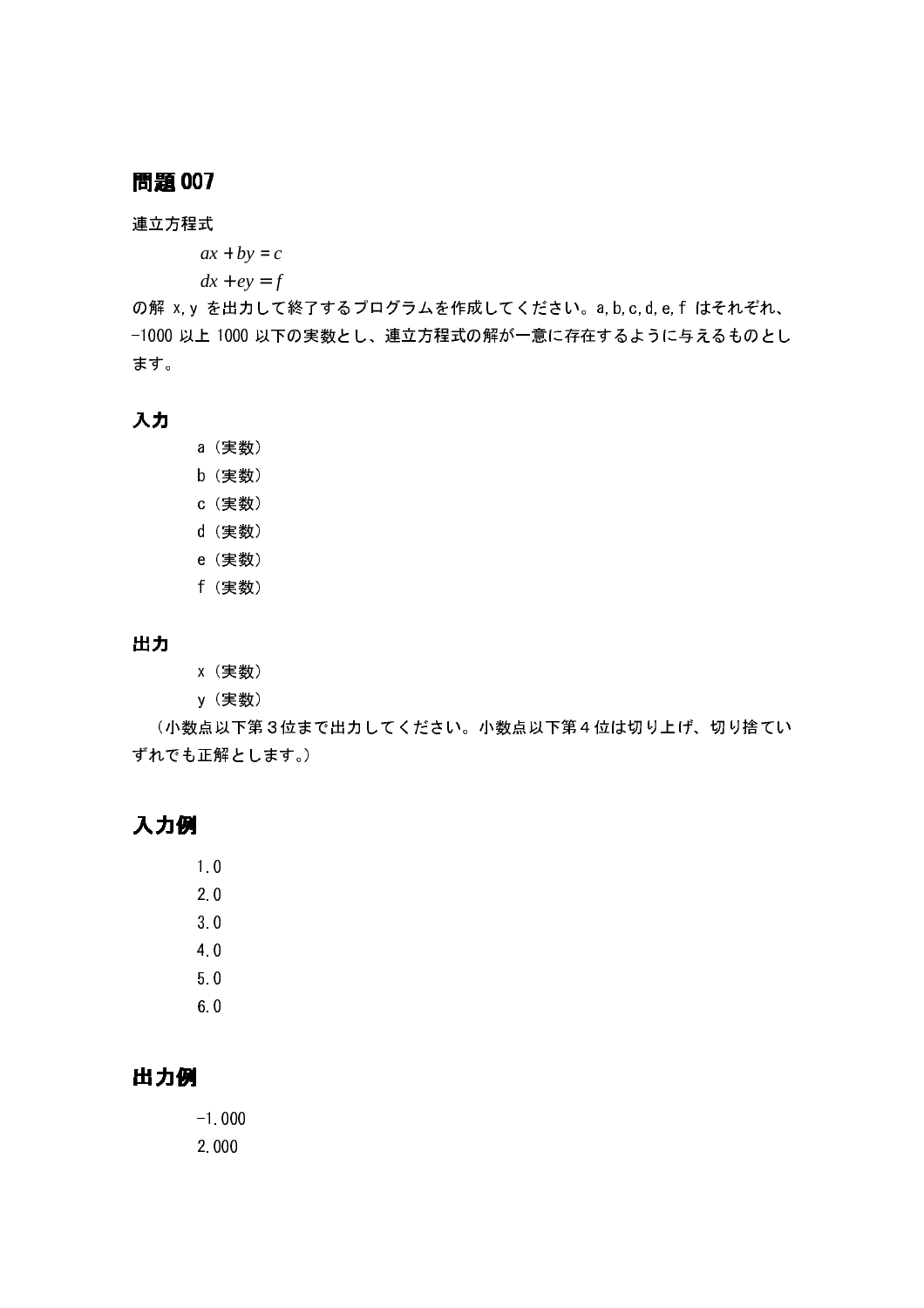20 億以下の正の整数 a, b を入力したとき、a と b の最大公約数と最小公倍数を出力 して終了するプログラムを作成してください。ただし、a と b の最小公倍数は 20 億を超え ないものとします。

# 入力

a (整数) b (整数)

# 出力

最大公約数 (整数) 最小公倍数 (整数)

# 入力例

50000000 30000000

# 出力例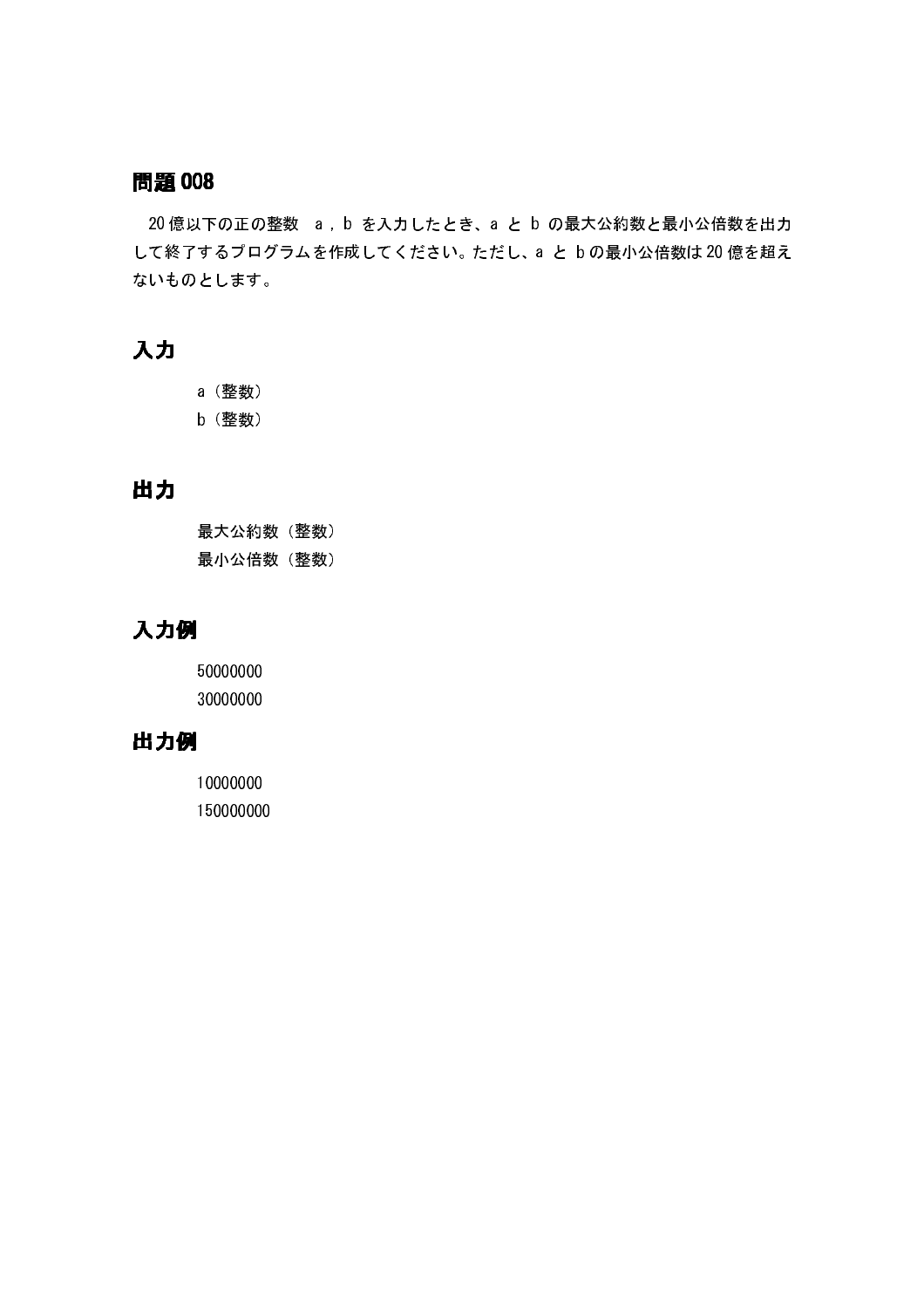文字列aを入力したとき、その文字列を逆順に出力するプログラムを作成してください。 文字は半角英数字のみで20文字以内とします。

# 入力

a (文字列)

# 出力

a の逆順 (文字列)

# 入力例

w32nimda

# 出力例

admin23w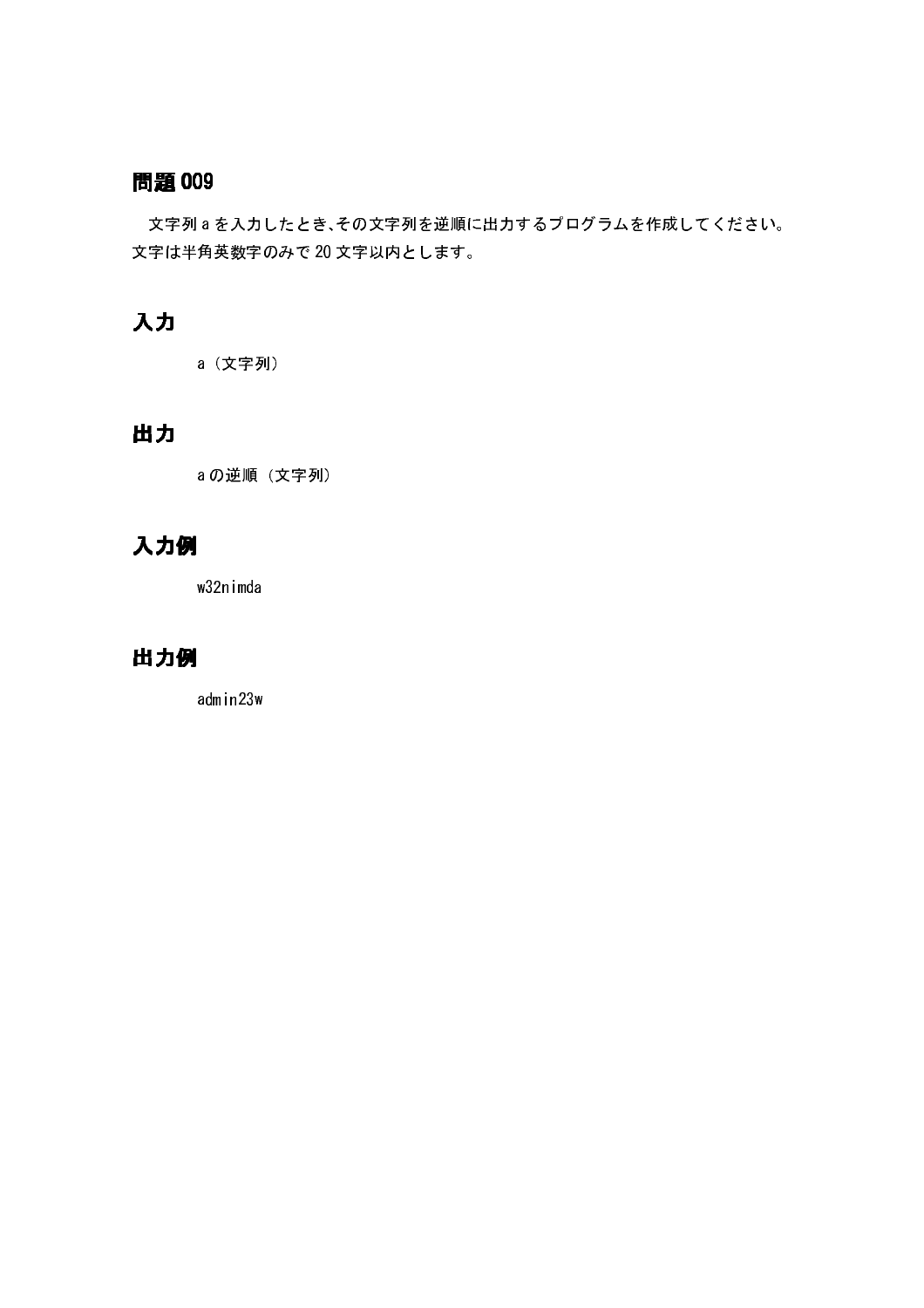某国に住んでいる友達がお金に困って、あるヤミ金融業者から10万円の借金をしたまま、 全く返済していないといいます。この業者は、一週間ごとに 5%の利子を借金に加え、さら に借金の1,000円未満を切り上げます。

n を入力したとき、n 週間後の借金の残高を出力し終了するプログラムを作成してくださ い。ただし、nは100以下とします。

# 入力

n (整数)

# 出力

n 週間後の返済額 (整数)

# 入力例

 $\overline{5}$ 

# 出力例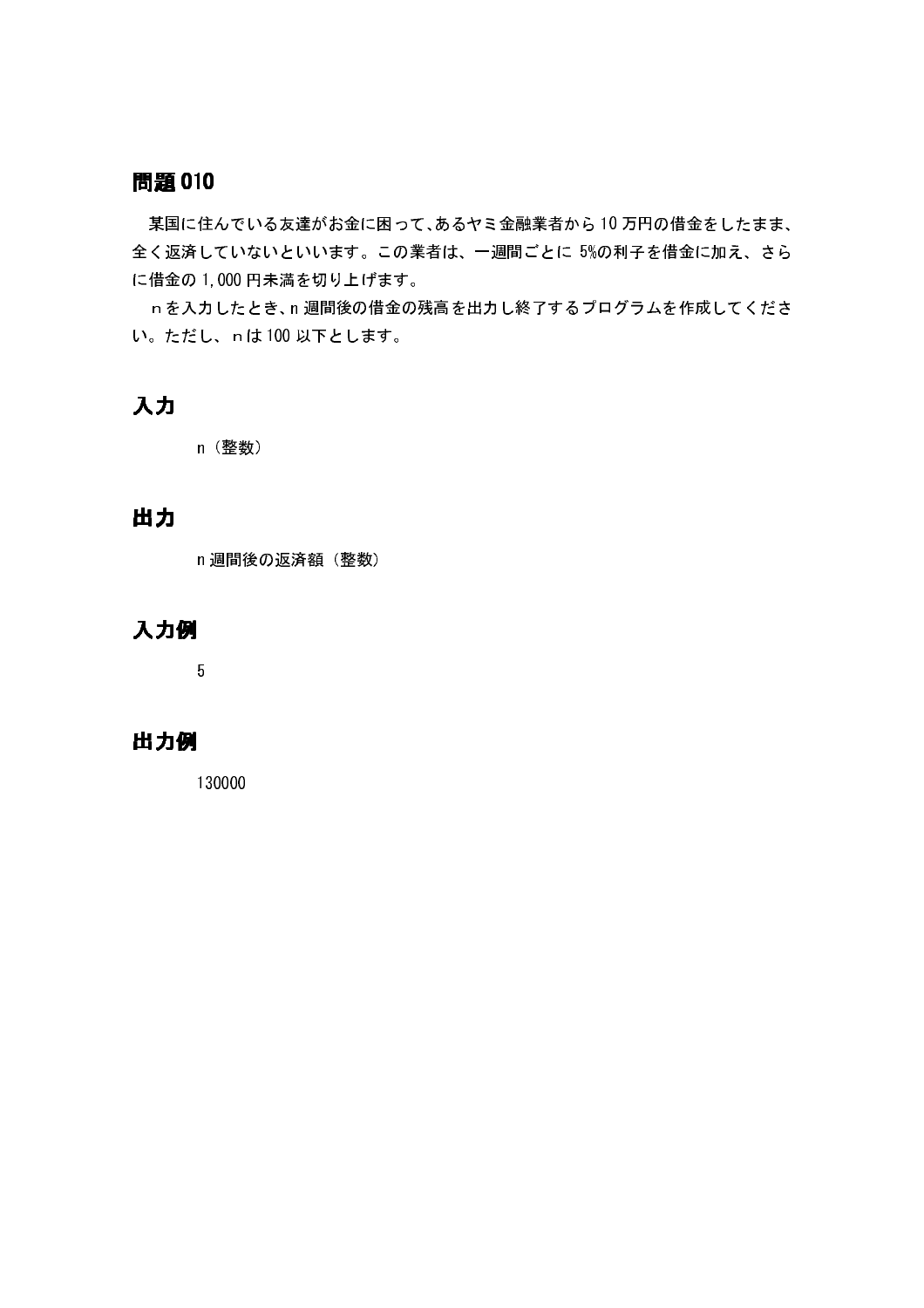50 以下の正の整数 n を入力し、0~9 の範囲の整数 a, b, c, d の組で

 $a+b+c+d=n$ 

を満たすものの組み合わせ数を出力して終了するプログラムを作成してください。

例えば、n が 35 のとき、(a, b, c, d)は (8, 9, 9, 9)、 (9, 8, 9, 9)、 (9, 9, 8, 9)、 (9, 9, 9, 8)の 4 通りですので、答えは、4となります。

# 入力

n (整数)

# 出力

a, b, c, d の組み合わせ個数 (整数)

# 入力例

35

# 出力例

 $\overline{4}$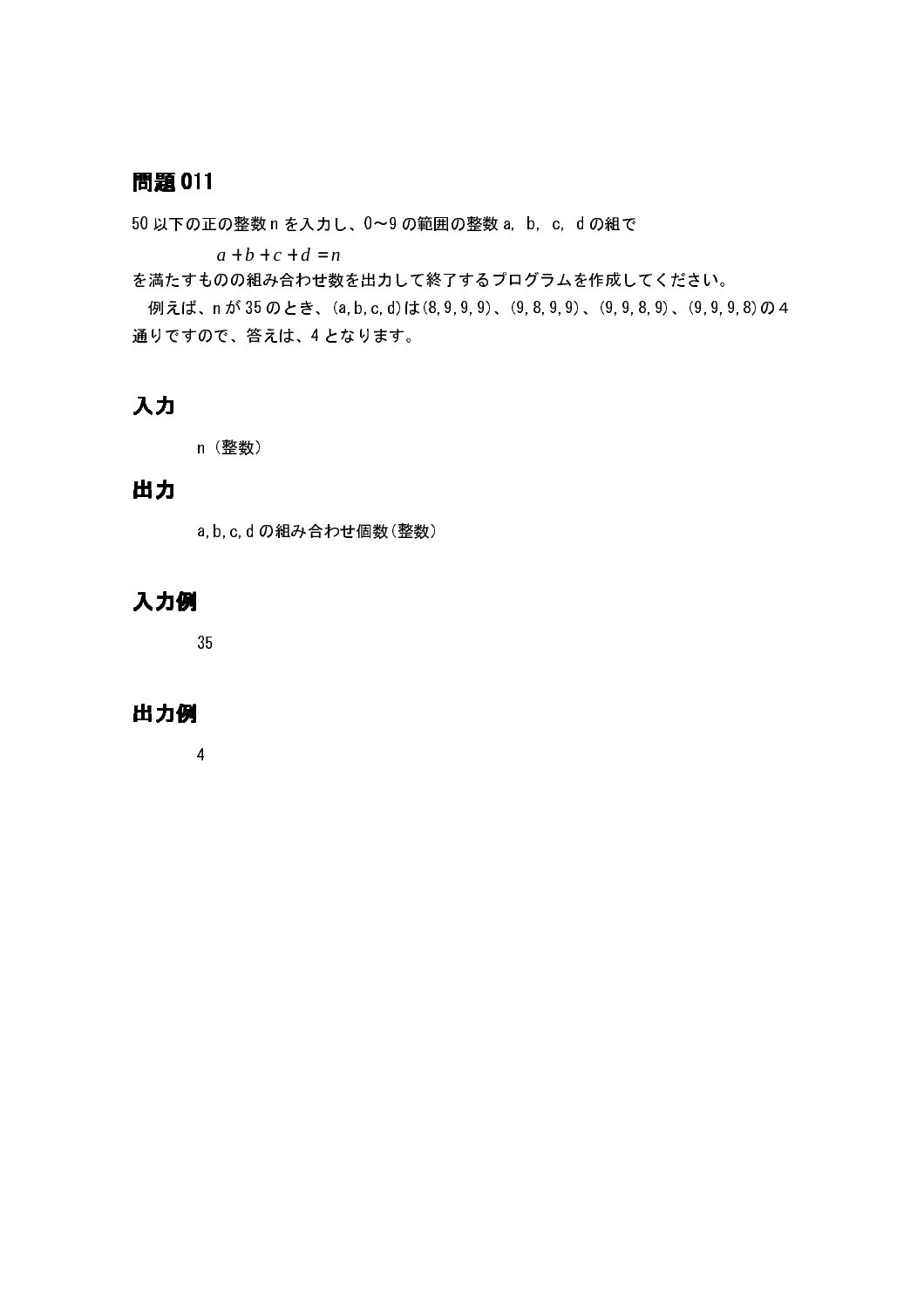6 桁以下の正の整数 n を入力し、 n 以下の素数がいくつあるかを数えて出力して終了す るプログラムを作成してください。

ただし、素数とは 1 と自分自身でしか割り切れない正の整数のうち1をのぞいたものを いいます。例えば10以下の素数は、2,3,5,7です。

# 入力

n (整数)

# 出力

n 以下の素数の個数 (整数)

# 入力例

 $10$ 

### 出力例

 $\overline{4}$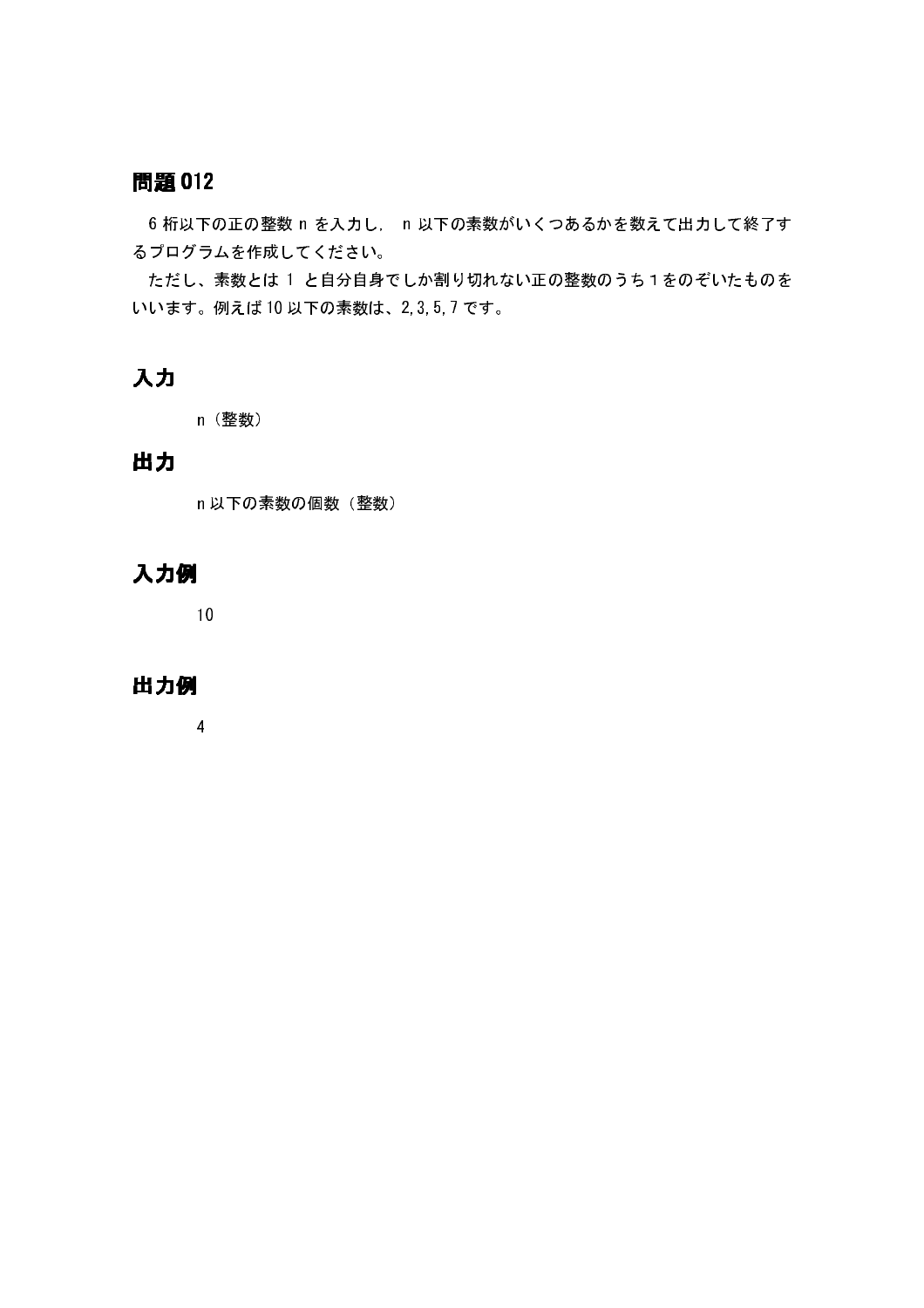平面上の点(x1,y1)(x2,y2)(x3,y3)を頂点とした三角形の外接円の中心座標(xp,yp)と 半径 r を出力して終了するプログラムを作成してください。x1. y1. x2. y2. x3. y3. xp. yp は、それぞれ-100 以上 100 以下とします。

### 入力

- x1 (実数)
- y1 (実数)
- x2 (実数)
- y2 (実数)
- x3 (実数)
- y3 (実数)

# 出力

- xp (実数)
- yp (実数)
- r (実数)

(小数点以下第3位まで出力してください。小数点以下第4位は切り上げ、切り捨てい ずれでも正解とします。)

#### 入力例

 $0.0$ 

- $0.0$
- $2<sub>0</sub>$
- $0<sub>0</sub>$
- $2.0$
- $2.0$

# 出力例

- $1.000$
- 1.000
- 1 4 1 4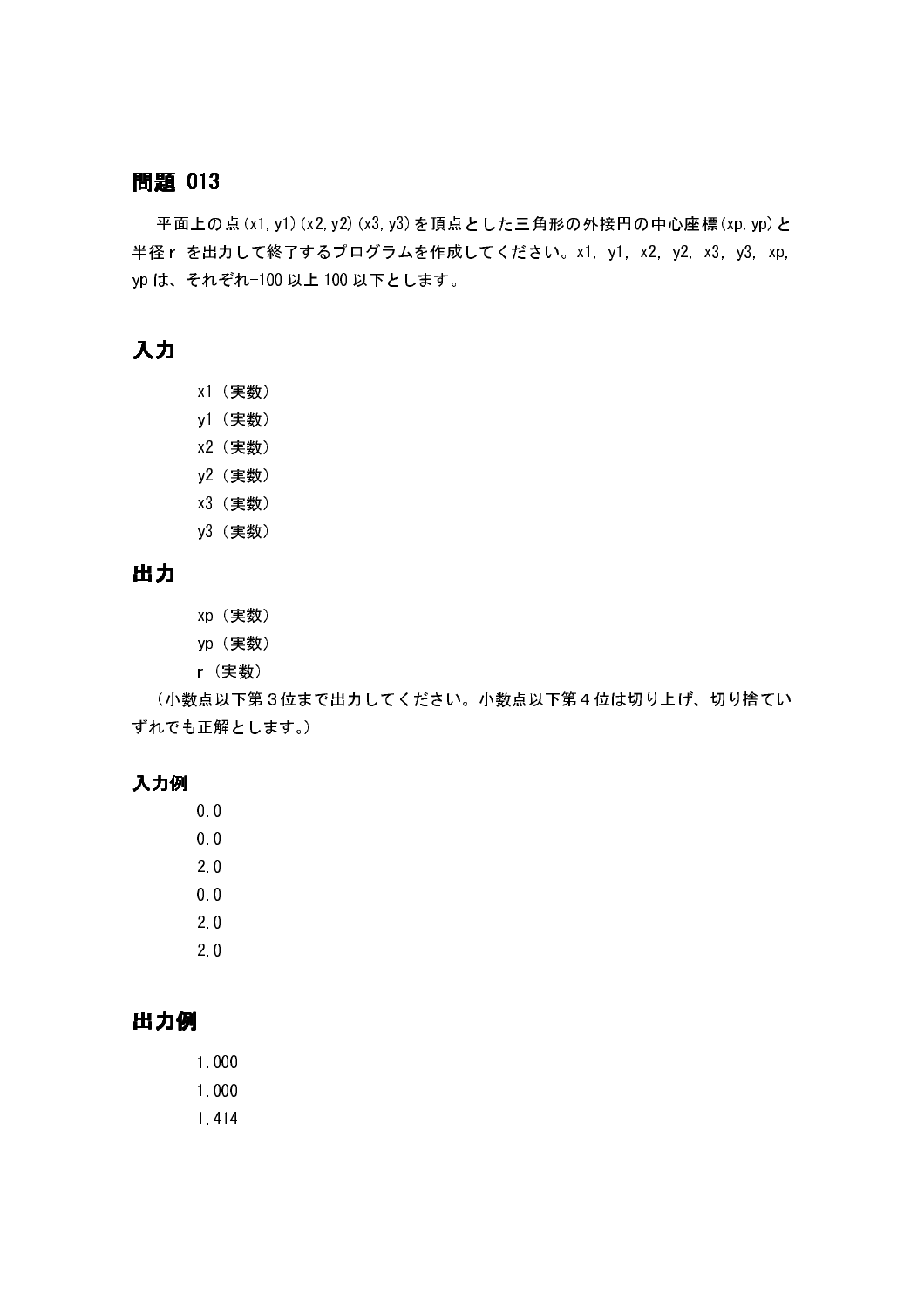下図のような阿弥陀くじがあります。この例では縦線の数が5本あり、4本の横線が引 かれています。横線は縦線をまたいでもよいとします。



図の上部では1.2.3.4.5の順番であったものが、2番目と4番目の縦線の間での交換(こ れを(2.4) のように書く) をし、さらに、(3.5) (1.2) (3.4)の交換をしたので、図の下部に 来たときは、4.1.2.5.3になりました。

最初の状態 1.2.3.4 が、与えられた横棒のリスト(この例では、 (2,4)(3,5)(1,2)(3,4)) を通過したのち、どのような順番になるかを出力して終了するプ ログラムを作成してください。

入力データは C:¥DATA¥014 dat に格納されているものとします。

# 入力

縦線の本数 w (整数 w≦30) 横棒の本数 n (整数: n≦30) 横棒リスト a1.b1 (整数: 半角カンマ区切り) 横棒リスト a2, b2 (整数: 半角カンマ区切り) 横棒リスト an, bn (整数: 半角カンマ区切り)

### 出力

左から数えて、

1番の棒に来る数字

2番の棒に来る数字

÷,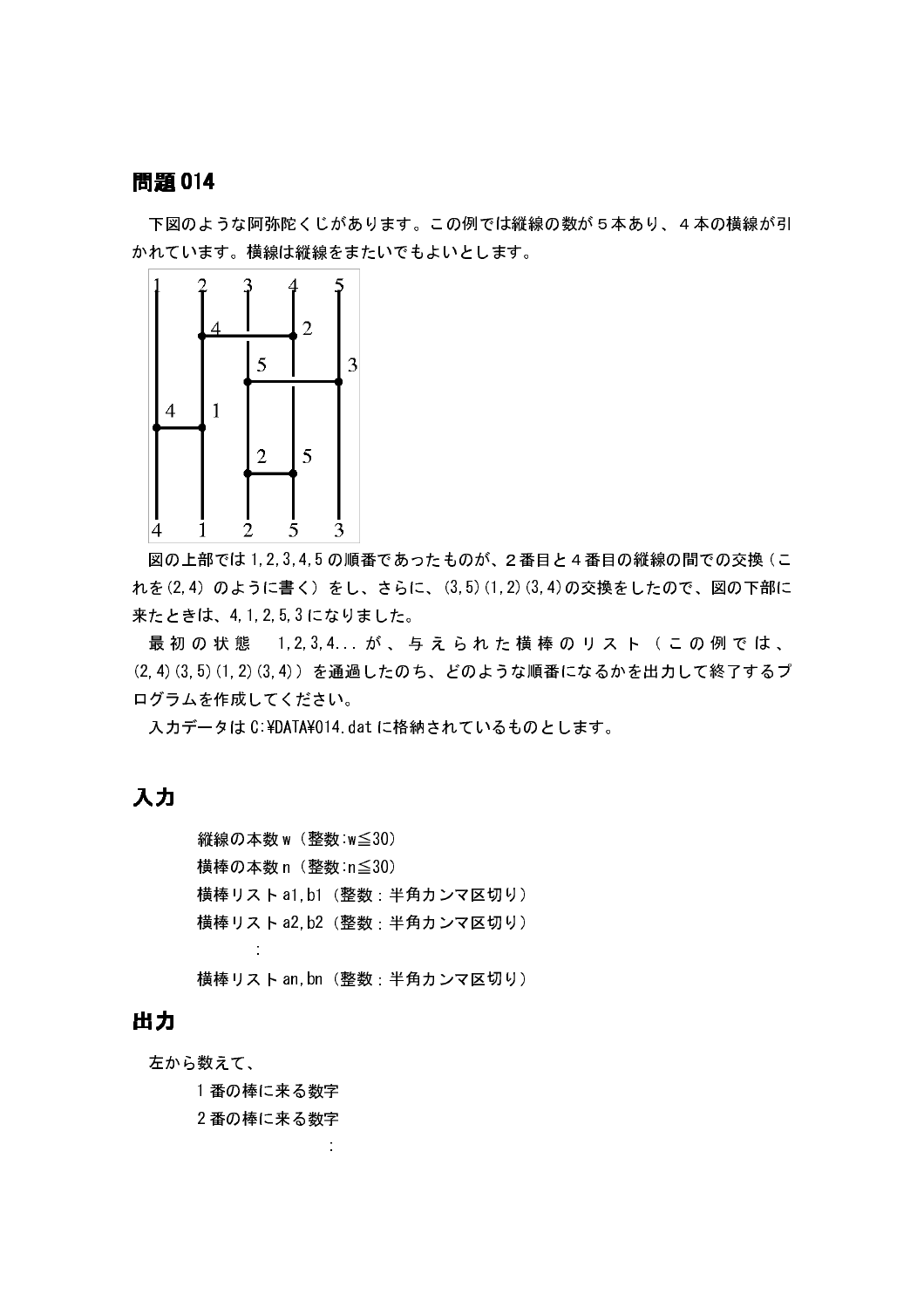w番の棒に来る数字

# 入力例

- $\overline{5}$  $\overline{4}$  $2, 4$
- $3, 5$
- $1, 2$
- $3, 4$

# 出力例

- $\overline{4}$
- $\overline{1}$
- $\overline{2}$
- $\overline{5}$
- $\overline{3}$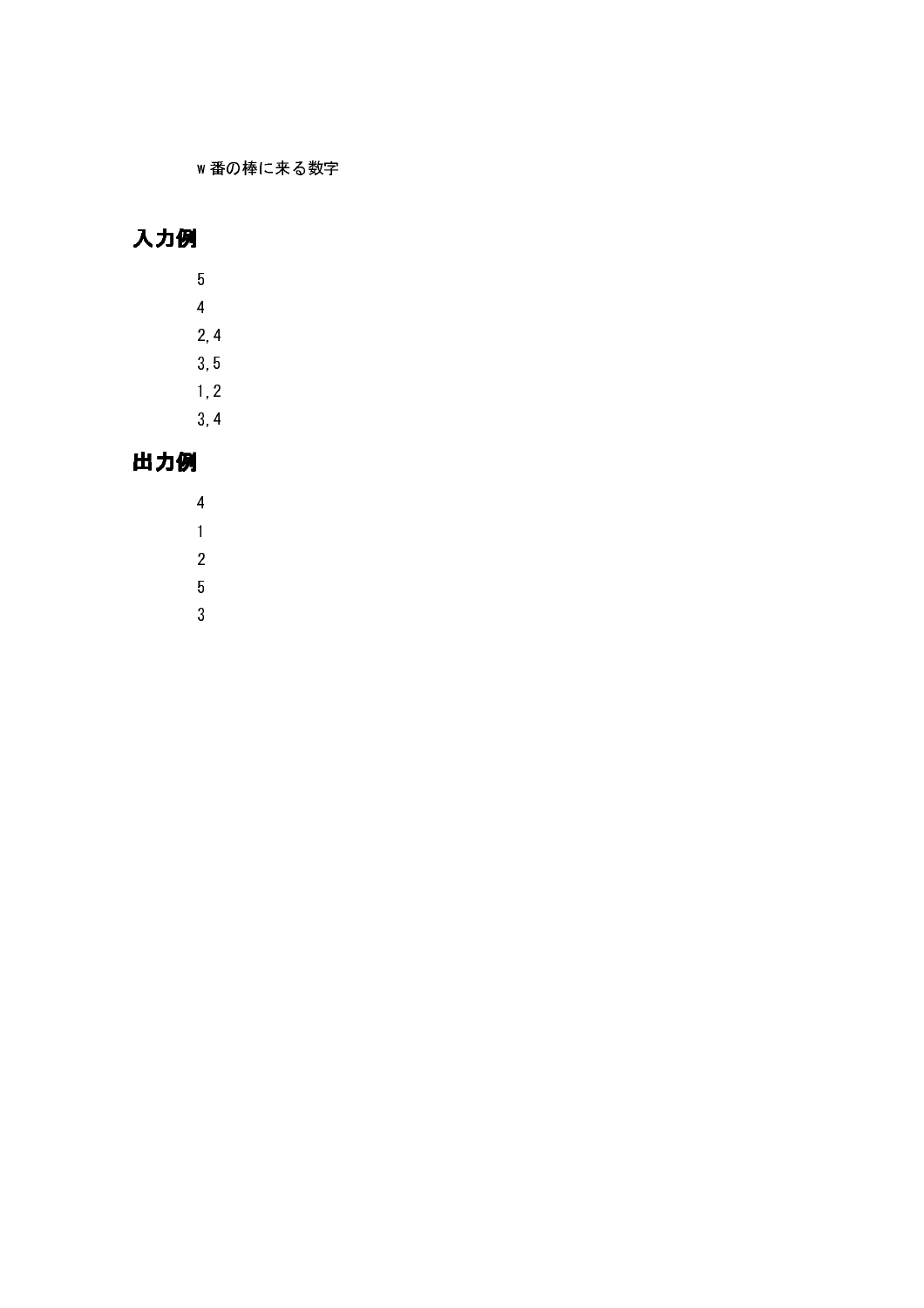平面上に(x1,y1)、(x2,y2)、(x3,y3)を頂点とした三角形と点 P(xp,yp)が あります。点 P が三角形の内部にあるなら YES、三角形の外にあるならば NO を出力して終了するプログ ラムを作成してください。

なお、与える点 P は三角形の頂点や辺の上にはないものとし、x1. y1. x2. y2. x3. y3. xp. yp は、それぞれ-100 以上 100 以下とします。

### 入力

- x1 (実数)
- y1 (実数)
- x2 (実数)
- y2 (実数)
- x3 (実数)
- y3 (実数)
- xp (実数)
- yp (実数)

# 出力

YES または NO

# 入力例

 $0.0$ 

- $0.0$
- $2.0$
- $0<sub>0</sub>$
- $2.0$
- $2.0$
- $1.5$
- $0<sub>5</sub>$

### 出力例

**YES**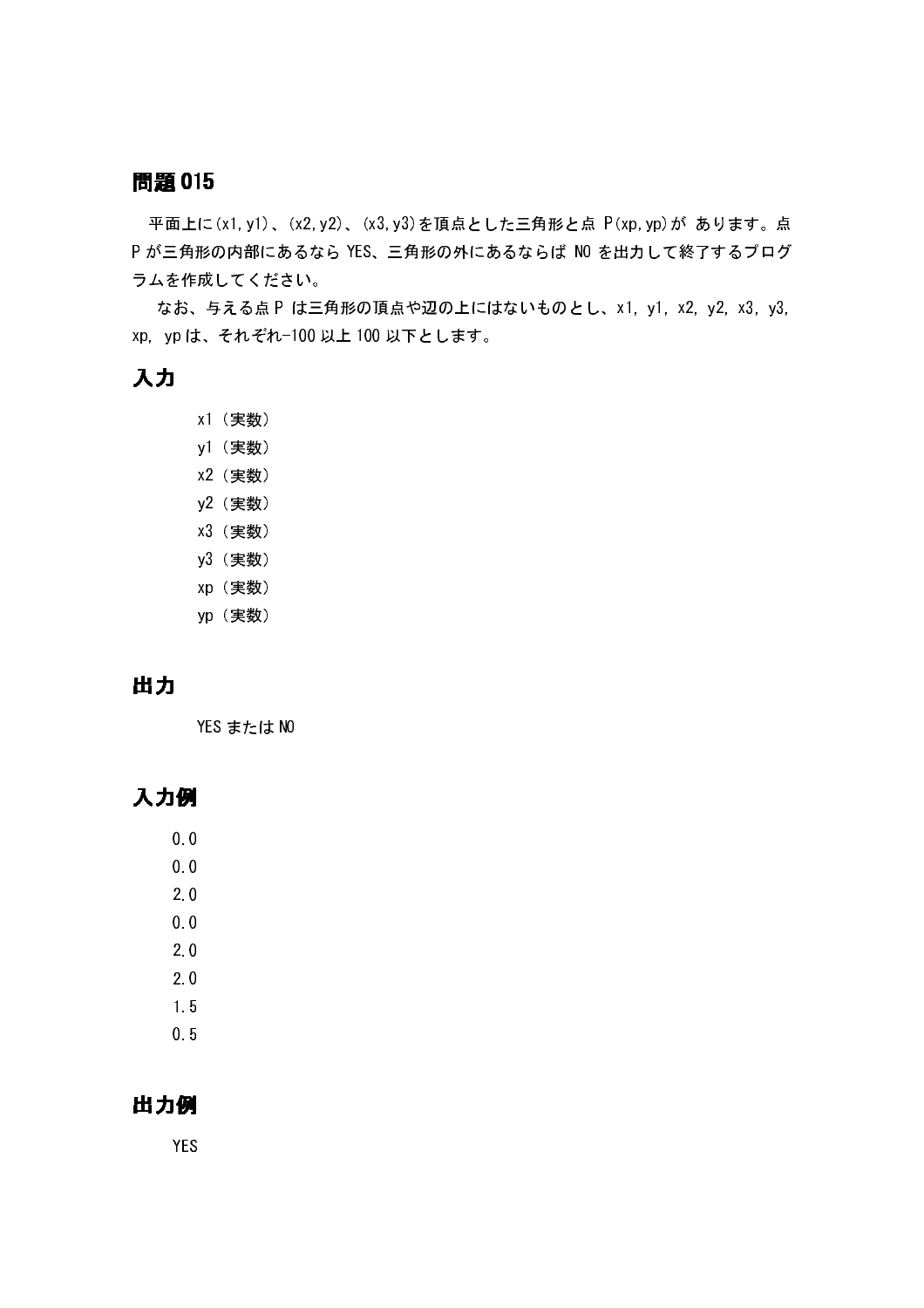下図のような電車車両入替え用の線路があります。この線路は、図の下側は行き止まり になっており、上側の左右それぞれの線路は、左が入り口専用、右が出口専用になってい ます。ここを走る車両は10両あり、それぞれ1から10までの番号が付けられています。



この線路の左上から車両が入って来て行き止まりの線路 に入ることを車両の番号で表わし、また行き止まりに入っ ている先頭の車両が出て行くことを 0 で表わすと、これを 並べて車両の出入りの様子を表わすことができます。例え ば

#### 6 0 8 10  $-1$

は、「まず1番が入り、次いで6番が入り、次に先頭の1台 (今入ってきた6番)が出てゆき、8番が入り、10番が入 る」という順序の出入りを示しています。(左図)この形式 の数字の列を入力データとして読み、出てゆく車両の番号 をその順番に出力するプログラムを作成してください。な お、最初は行き止まりの線路には車両は入っていないとし ます。また、データは常に車両の出入りを正しく表わすも のが与えられるとします。例えば、行き止まりの線路がカ ラなのに次の入力が「0」である、などという間違ったデー

タは入力されないものとしてかまいません。

入力データは C:¥DATA¥016 dat に格納されているものとします。

### 入力

入ってくる車両の番号 (整数) 入ってくる車両の番号又は0 (整数)

入ってくる車両の番号又は0 (整数) 入ってくる車両の番号又は0 (整数)

#### 出力

出てゆく車両の番号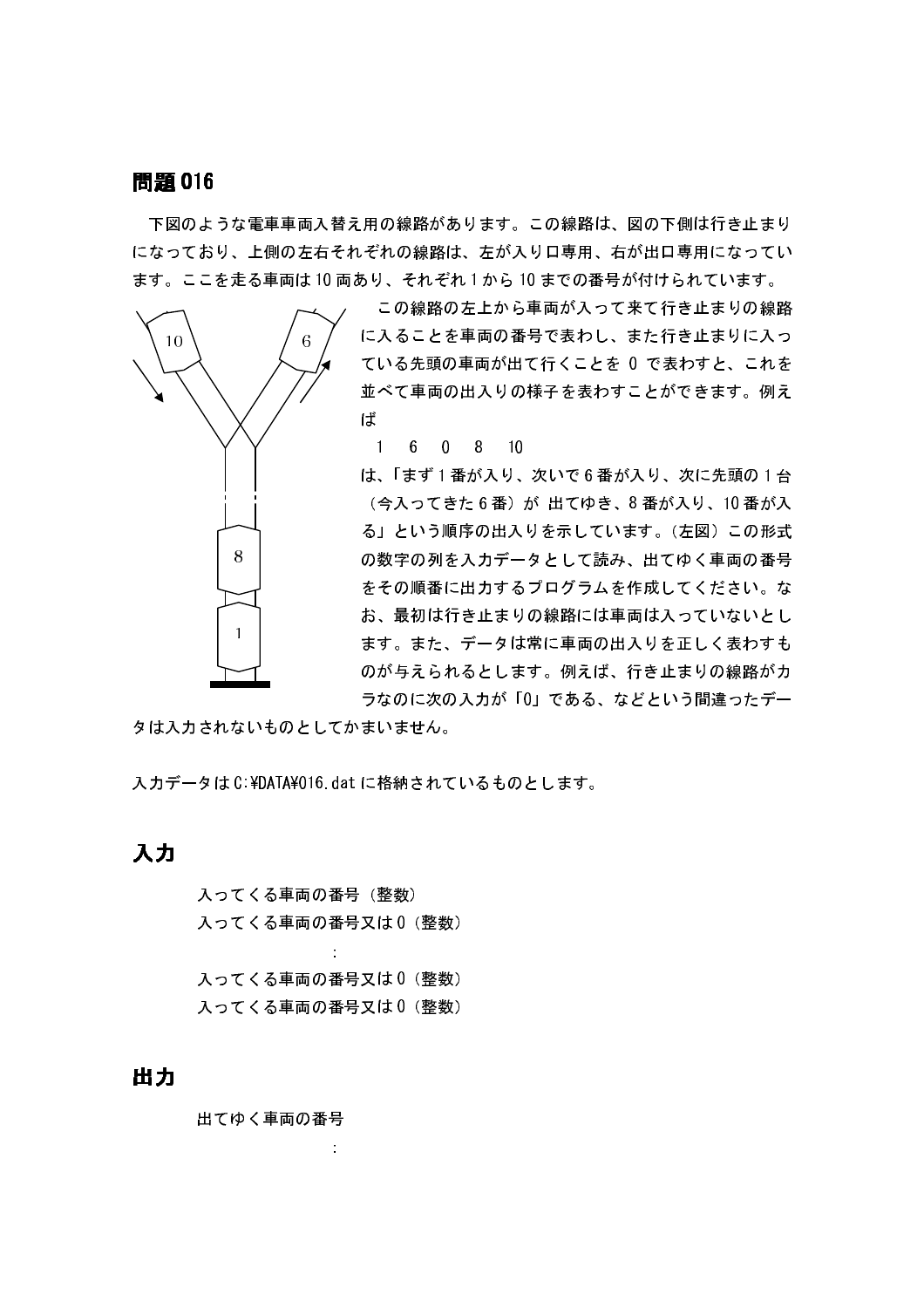出てゆく車両の番号

# 入力例

- $\overline{1}$
- $\boldsymbol{6}$
- $\overline{0}$
- $\overline{8}$
- $10$
- $\overline{0}$
- $\overline{0}$
- $\overline{0}$
- 

# 出力例

- $\bf{6}$
- $10$
- $\overline{8}$
- $\overline{1}$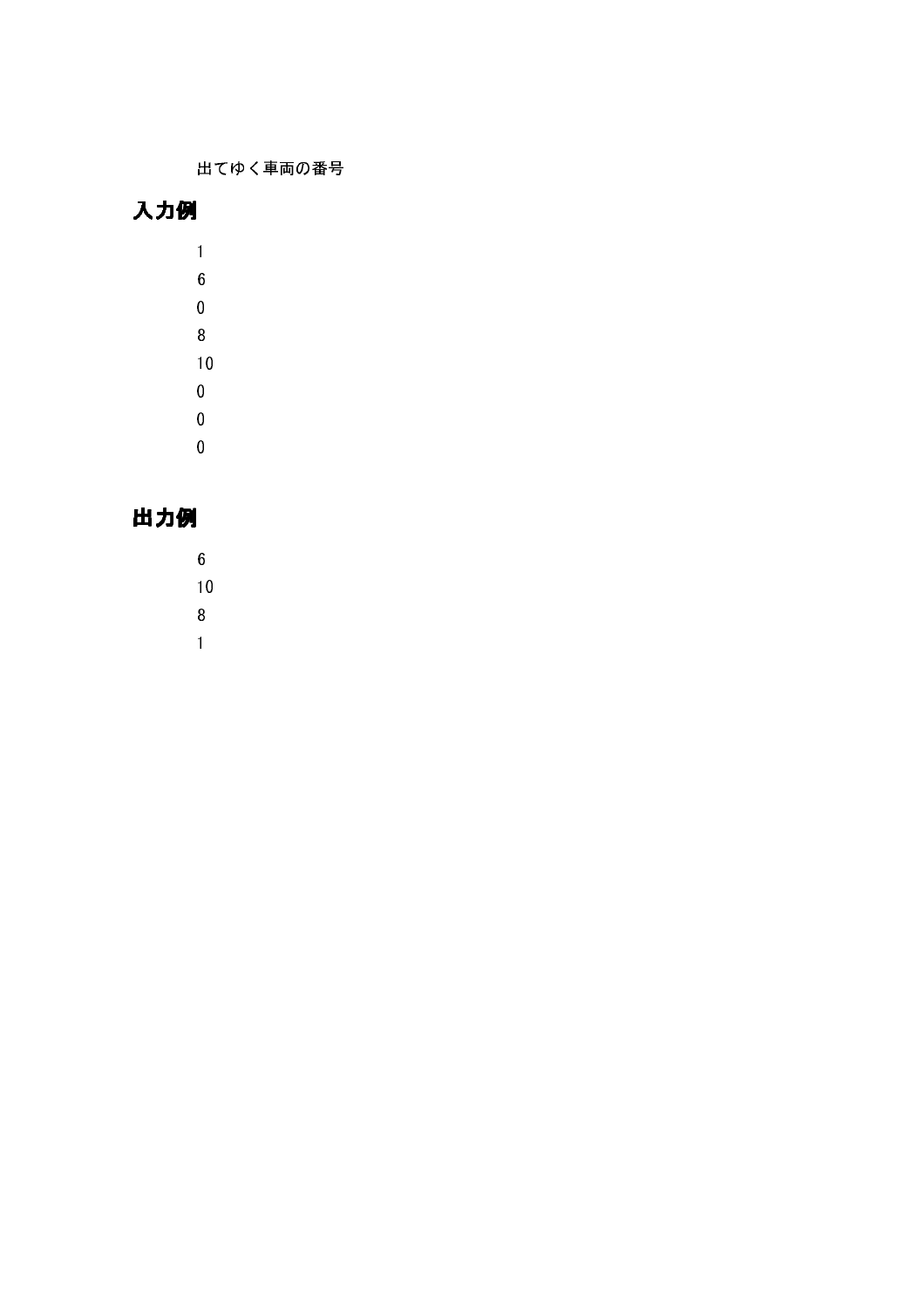$y = x^2$ ,  $y = 0$ ,  $x = 600$  という三つの線で囲まれる部分の面積を求める方法について考 えます。高校で学習する積分を利用するとその面積は72000000であるとわかりますが、図 のような多数の長方形の面積の和を求めることによって、それに極めて近い値を得ること ができます。



 $f(x) = x^2$ , 長方形の横の長さをdとおくと、その近似的な値は

縦の長さが f (d) で横の長さが d である長方形の面積

+ 縦の長さが f (2d) で横の長さが d である長方形の面積

+ 縦の長さが f (3d) で横の長さが d である長方形の面積

 $\pm$  100  $^{\circ}$ 

+ 縦の長さが f (600-d) で横の長さが d である長方形の面積

です。d を小さくすればするほど、この値は 72000000 に近づきます。600 の約数 d を入力 として受け取り、上の方式で求めた近似的な面積を出力して終了するプログラムを作成し てください。

### 入力

d (整数)

### 出力

近似的な面積 (整数)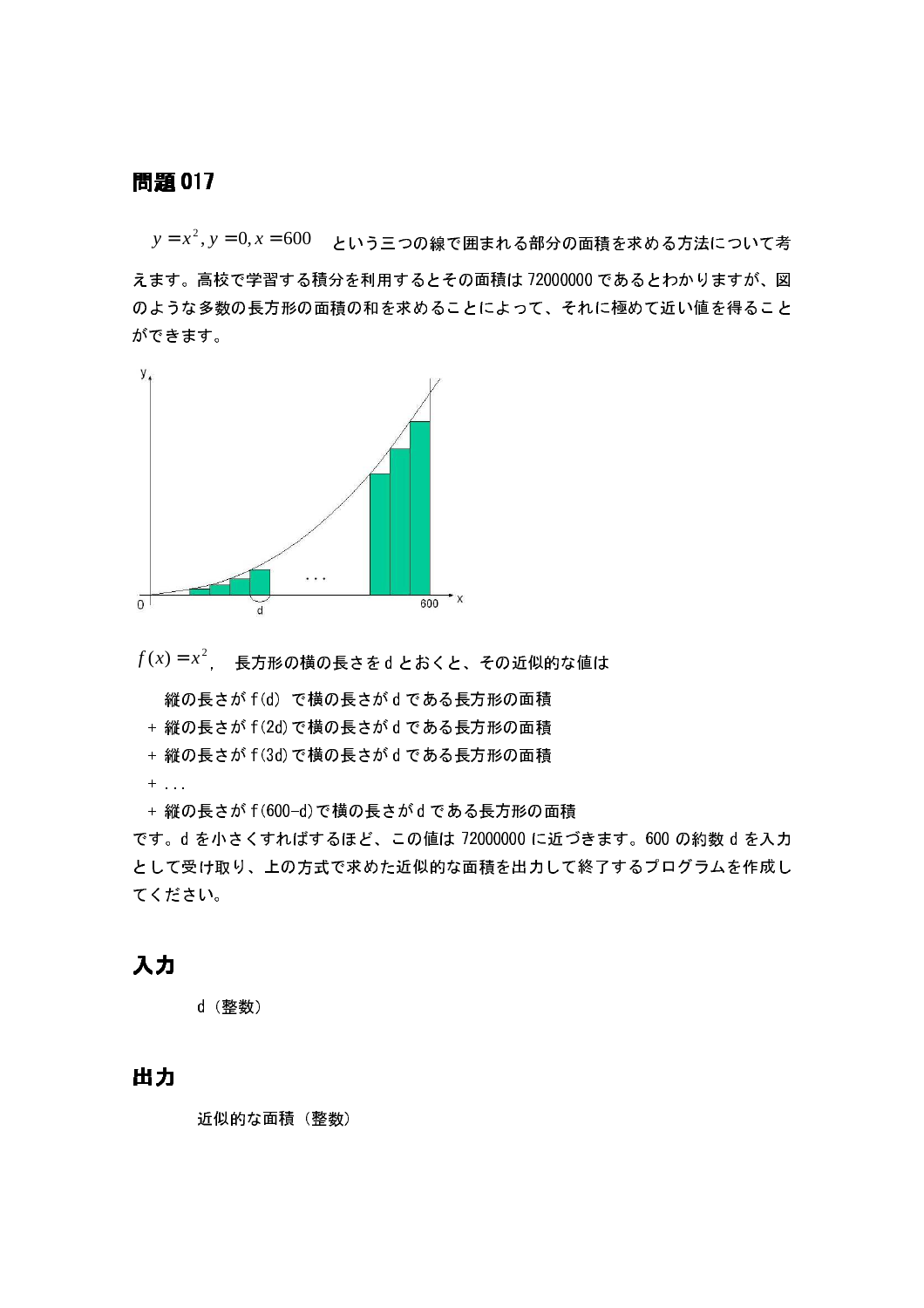# 入力例

 $20\degree$ 

# 出力例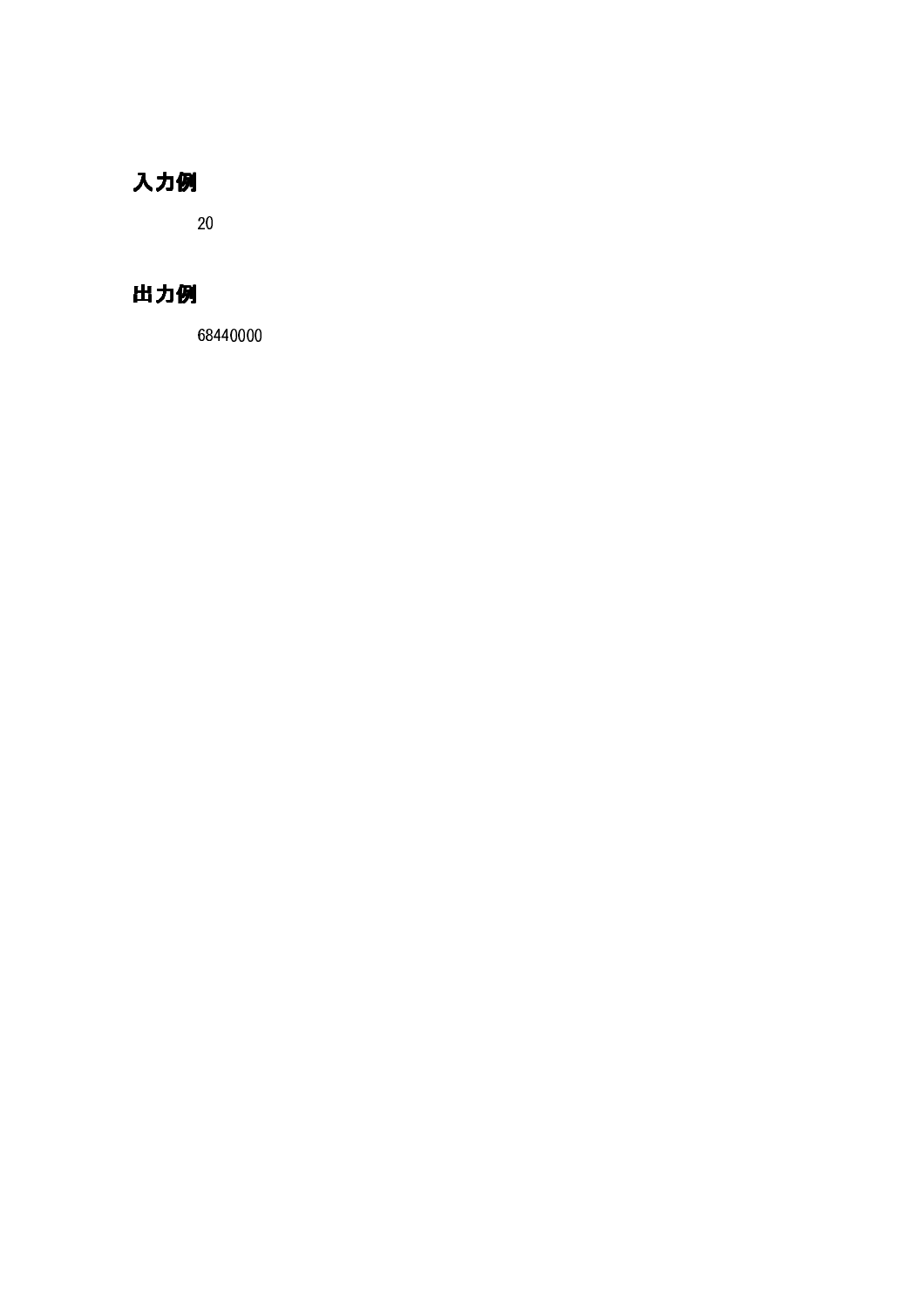ある国の国家予算は81兆 7891億円もあります。

このような大きな数の計算を行いたいと思うのですが、プログラムで普通に使われてい る 32 ビットの符号付きの整数では最大 21 億 4748 万 647 までしか表す事が出来ません。そ こで、80 桁までの正の整数を2つ入力し、その数の和を出力して終了するプログラムを作 成してください。

与えられた数やその和が10 進数の正の整数で80 桁を超える場合は、overflow と表示し て終了するようにしてください。

入力データは C:¥DATA¥018 dat に格納されているものとします。

### 入力

80 桁以内の多桁数 1 (整数文字列) 80 桁以内の多桁数2 (整数文字列)

### 出力

80 桁以内の多桁数 1 と 80 桁以内の多桁数 2 の和 (整数文字列)

### 入力例

```
\mathbf{1}
```
### 出力例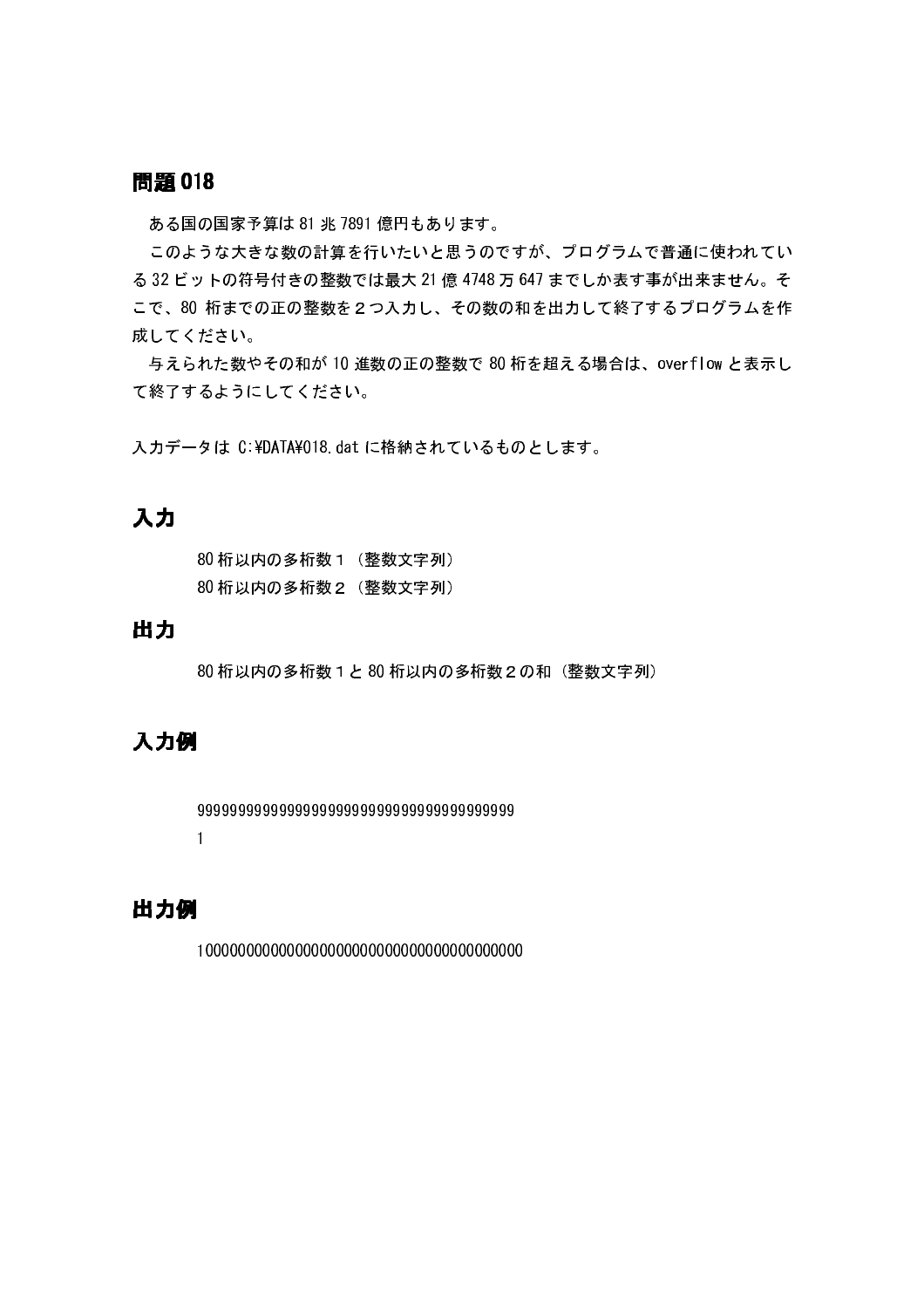昨年他界した曽祖父の遺品を整理していたところ、次のような紙が出てきました。



紙の裏には「最初の数の歩数だけ前に進んで、次の数の角度だけ右にまわる(負の数は左 にまわる)、それ以降はその繰り返し」とメモがしてあります。祖母によれば「三本松」 は、街のちょうど中心にあったそうです。しかし、今はビルや家が建ち並んでいて、ここ に書いてあるとおりに歩くことはできません。地図の上で宝のある場所を探して下さい。

1 歩は 1m だとします。入力データは、進む歩数と回転する角度を書いた行が並んでいて、 最後に「00」という行があります。最後まで指示どおりに歩いたときに着いた場所を「街 の中心から東へ x m、北へ y m 」のように測り、その x と y を表示して終了するプログ ラムを作成してください。西および南の場合はx、vは負の値となります。

入力データ数の上限は20個とします。

x、yともに整数部を表示してください。

入力データは C ¥DATA¥019 dat に格納されているものとします。

### 入力

歩数(100以下の正の整数) 回転角度(-180 以上 180 以下の整数) (半角カ ンマ区切り)

### 出力

- x(整数)
- y(整数)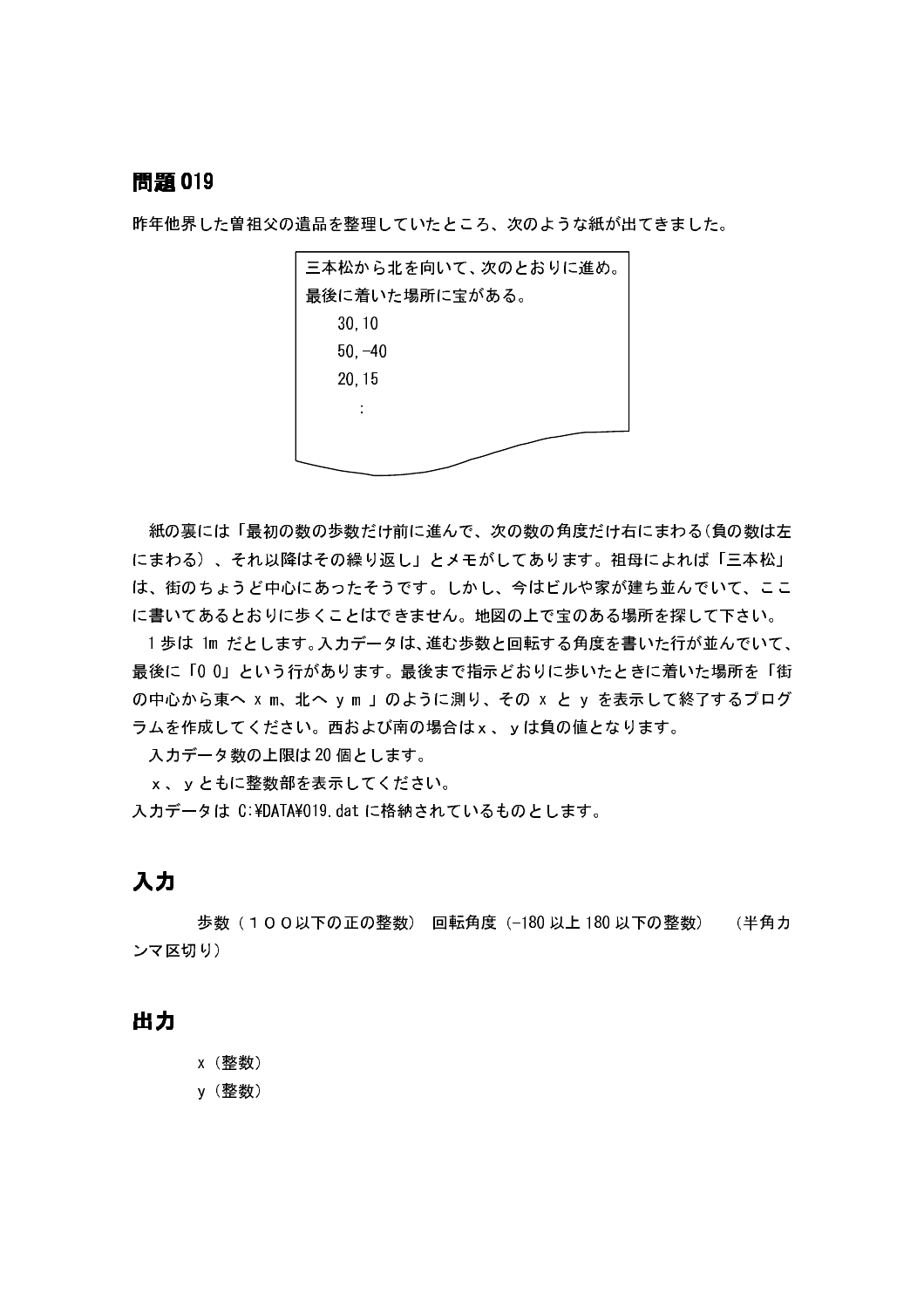# 入力例

56,65 97,54  $64, -4$ 55,76  $42, -27$ 43,80  $87, -86$  $55, -6$ 89, 34  $98, 5$  $0, 0$ 

# 出力例

 $171$  $-305$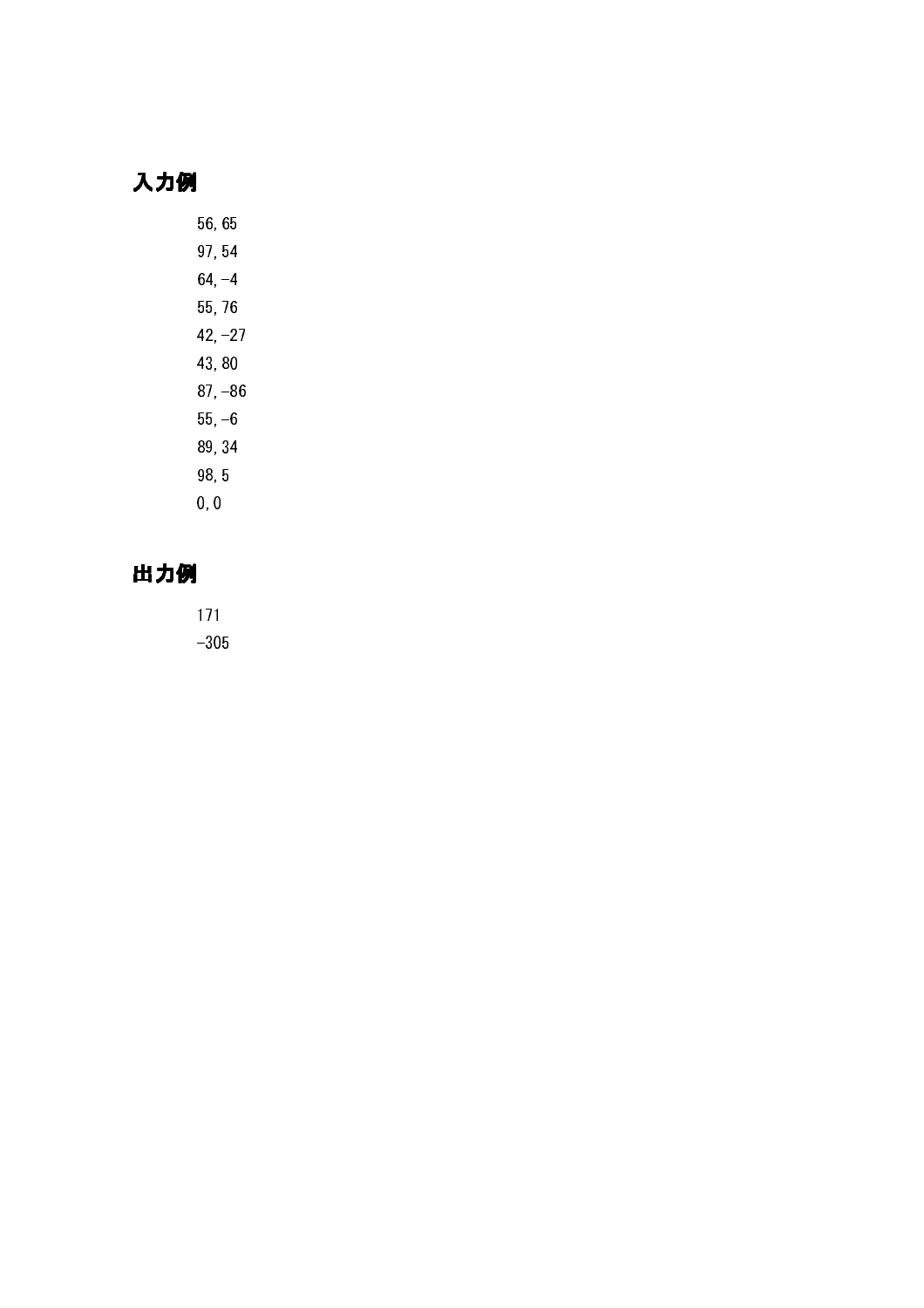文中のアルファベットを、何文字かずらしたアルファベットに置き換えて作られる暗号 をシーザー暗号と言います。 たとえば、 アルファベットを1 文字ずらし、a をb に、b をc に、yをzに、zをaに置き換えることによって、文を暗号化することができます。その場 合.

this is a pen

という文は

uijt jt b gfo

と暗号化されます。

シーザー暗号によって暗号化されたデータを入力として受け取り、復号されたデータを 出力するプログラムを作成してください。何文字ずらしたかは秘密ですし、各データによ って異なります。ただし、暗号化する前のデータは the this that という単語のいずれか を含む英語の文章ですので、それを手がかりに復号してください。

一つの考えられるプログラムは、暗号化で1文字ずらしたと仮定して復号してみる、2文 字ずらしたと仮定して復号してみる、という処理を繰り返し、復号されたデータに the. this. that のいずれかが含まれるならばそれを出力して終了するというものでしょう。

暗号化されたデータに含まれる文字は、アルファベットの小文字、ピリオド、空白、改 行のみです。暗号化にあたり、アルファベット以外の文字は置き換えられていません。暗 号化されたデータは空白、ピリオド、改行を含めて80文字以下です。

### 入力

暗号化された文字列

### 出力

復号した文

#### 入力例

xlmw mw xli tmgxyvi xlex m xsso mr xli xvmt.

### 出力例

this is the picture that i took in the trip.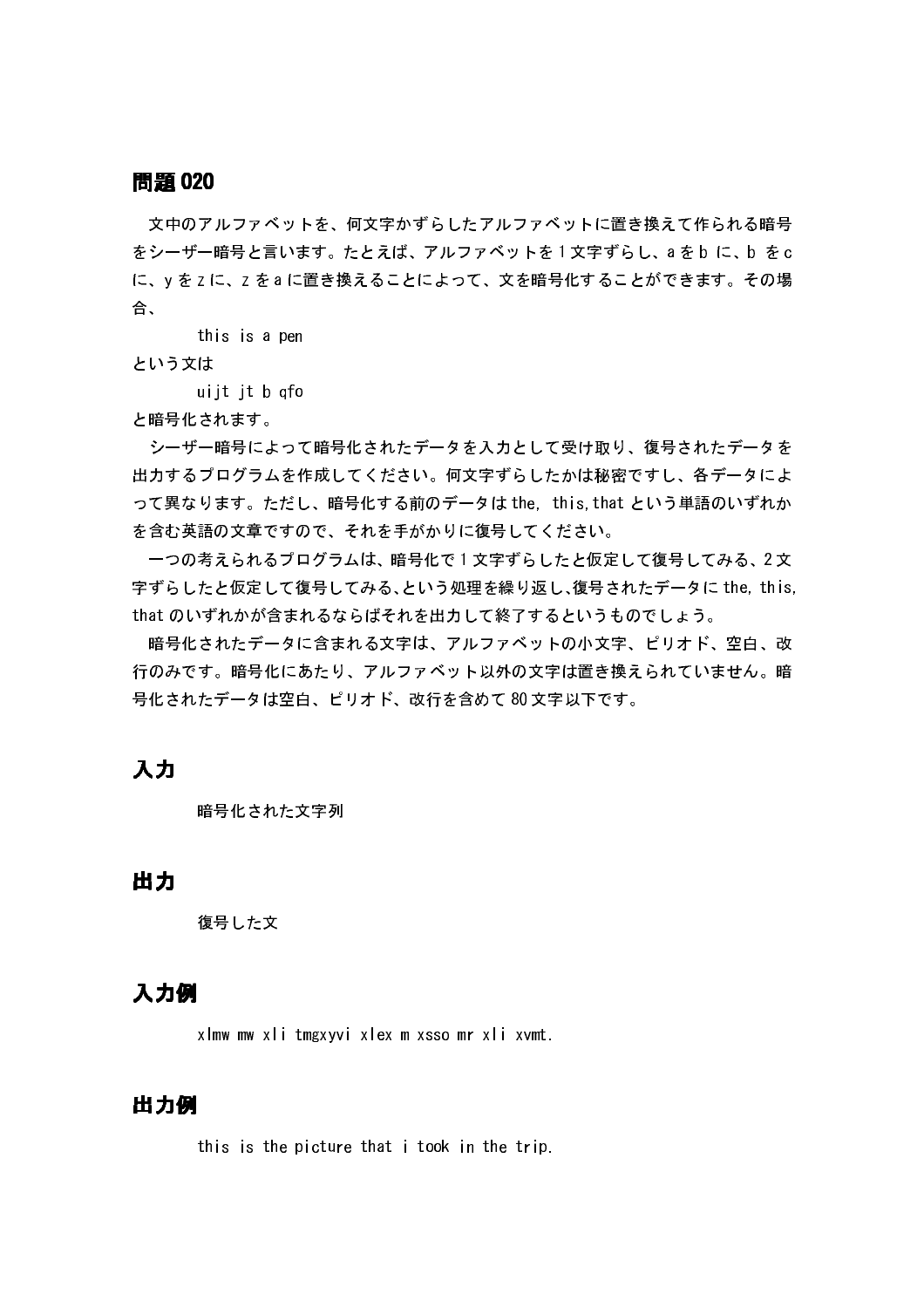5つの整数 a、b、c、d、e を入力し、降順に整列した後に出力して終了するプログ ラムを作成してください。

# 入力

- a (整数)
- b (整数)
- c (整数)
- d (整数)
- e (整数)

# 出力

降順に整列した5つの整数(1つずつ改行して出力する。)

# 入力例

- $\overline{3}$  $\boldsymbol{6}$  $\overline{9}$ 
	-
	- $\overline{7}$
	- $5\phantom{a}$

# 出力例

- $\boldsymbol{9}$  $\overline{7}$  $6\phantom{a}$ 
	- $\overline{5}$
	- $\overline{3}$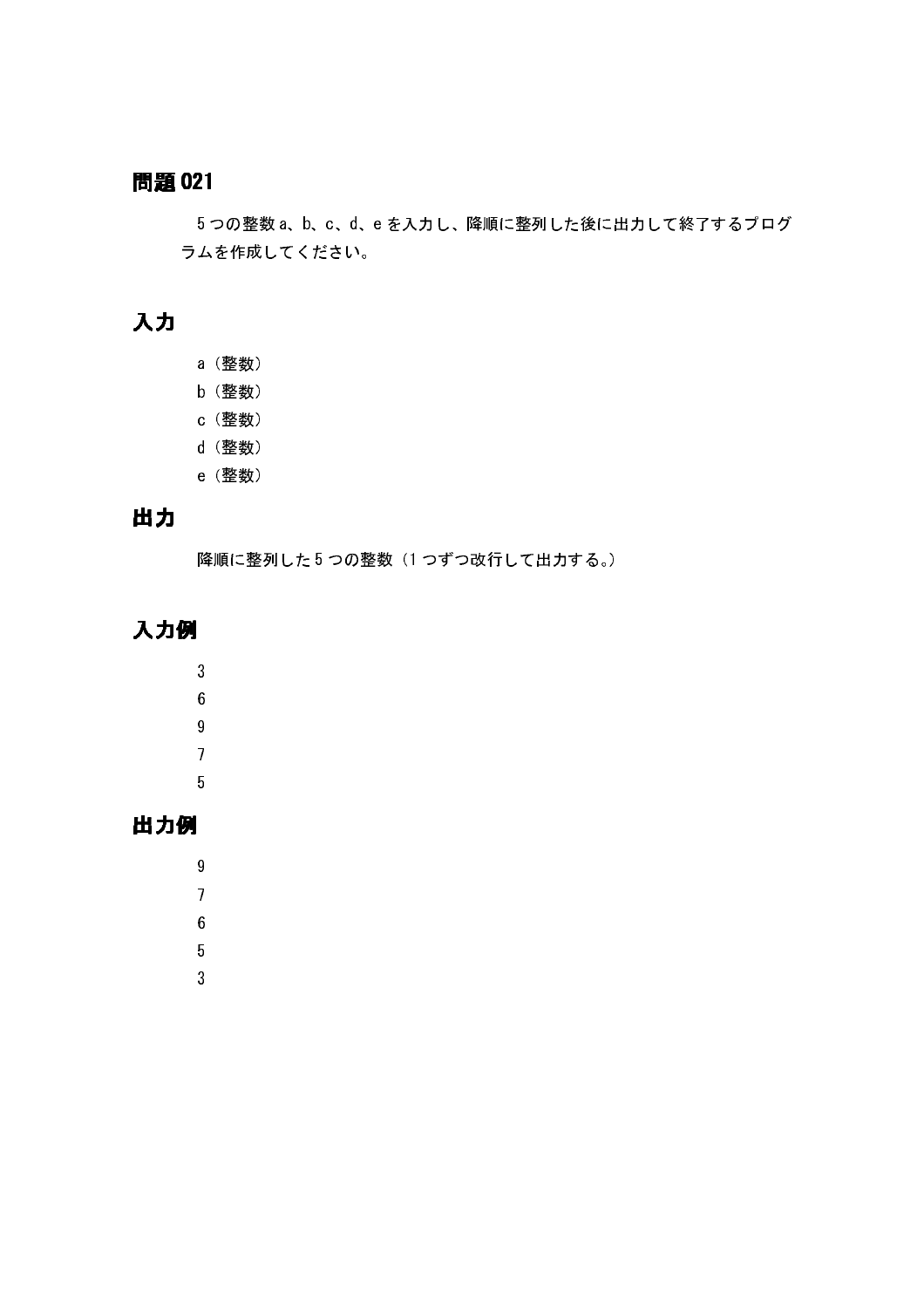整数 n を入力し、n が偶数の場合は「偶数です」、奇数の場合は「奇数です」と出 力して終了するプログラムを作成してください。

# 入力

n (整数)

# 出力

偶数です または 奇数です

# 入力例

 $\overline{3}$ 

### 出力例

奇数です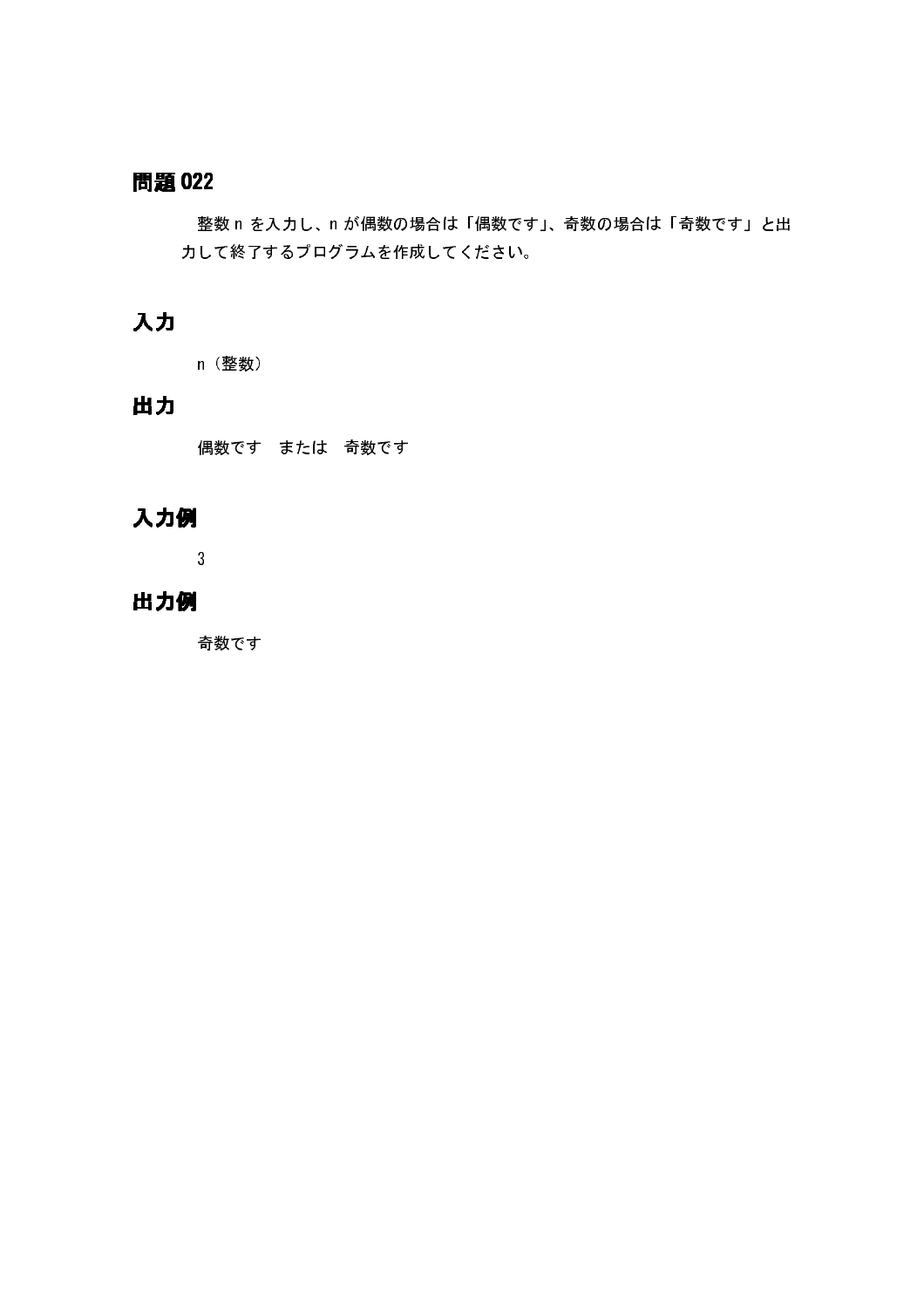整数 n を入力し、n の階乗を出力して終了するプログラムを作成してください。た だし、nは、1以上12以下とします。

# 入力

n (整数)

# 出力

n の階乗

# 入力例

 $5\overline{5}$ 

### 出力例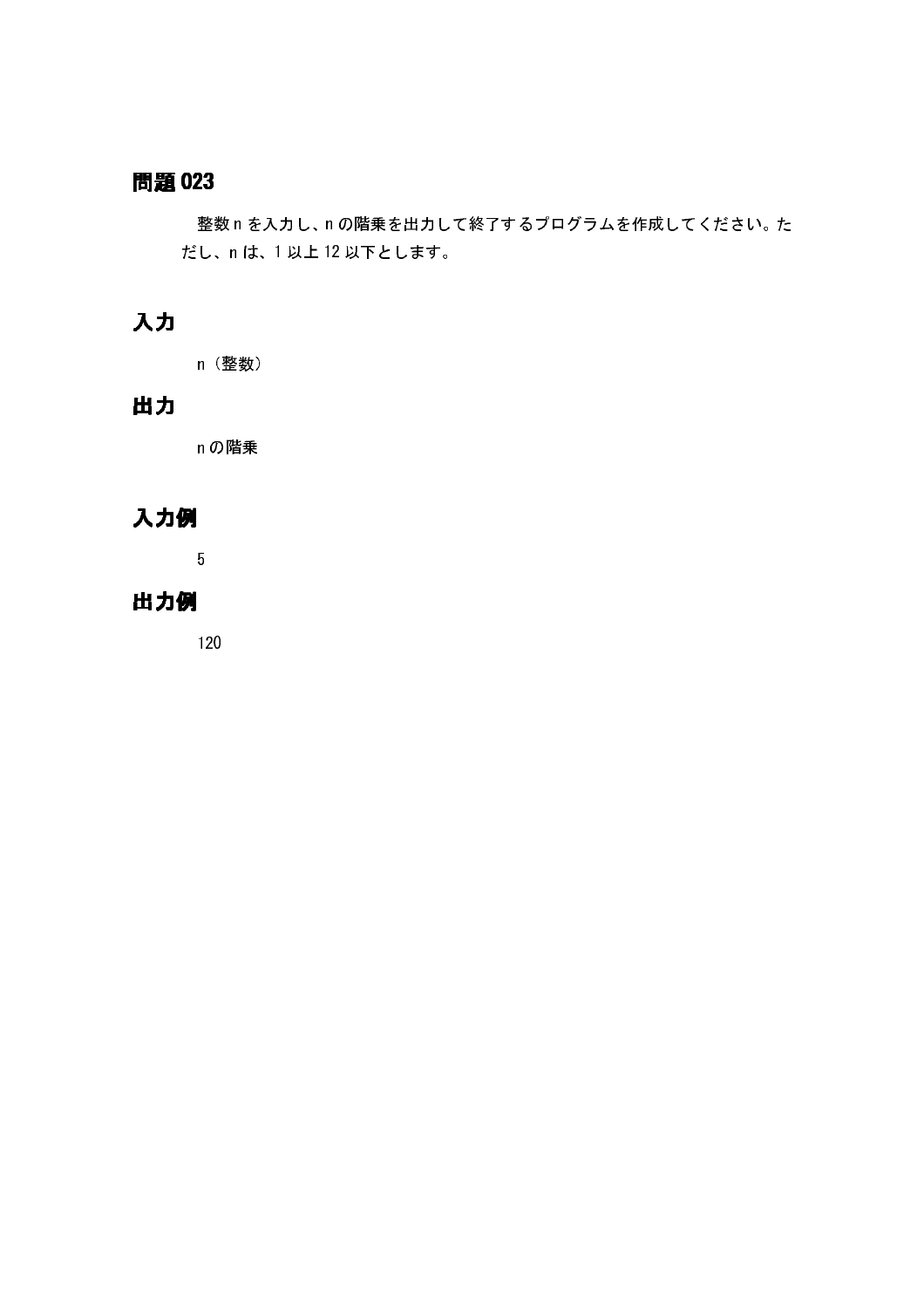文字列に含まれる半角英小文字を半角英大文字に置き換えて、その文字列を出力して 終了するプログラムを作成してください。 半角英小文字以外の文字は置き換えないでください。

### 入力

半角英小文字、ピリオド、空白のみを含む文字列

# 出力

半角英小文字を半角英大文字に置き換えた文字列

# 入力例

this is a pen.

# 出力例

THIS IS A PEN.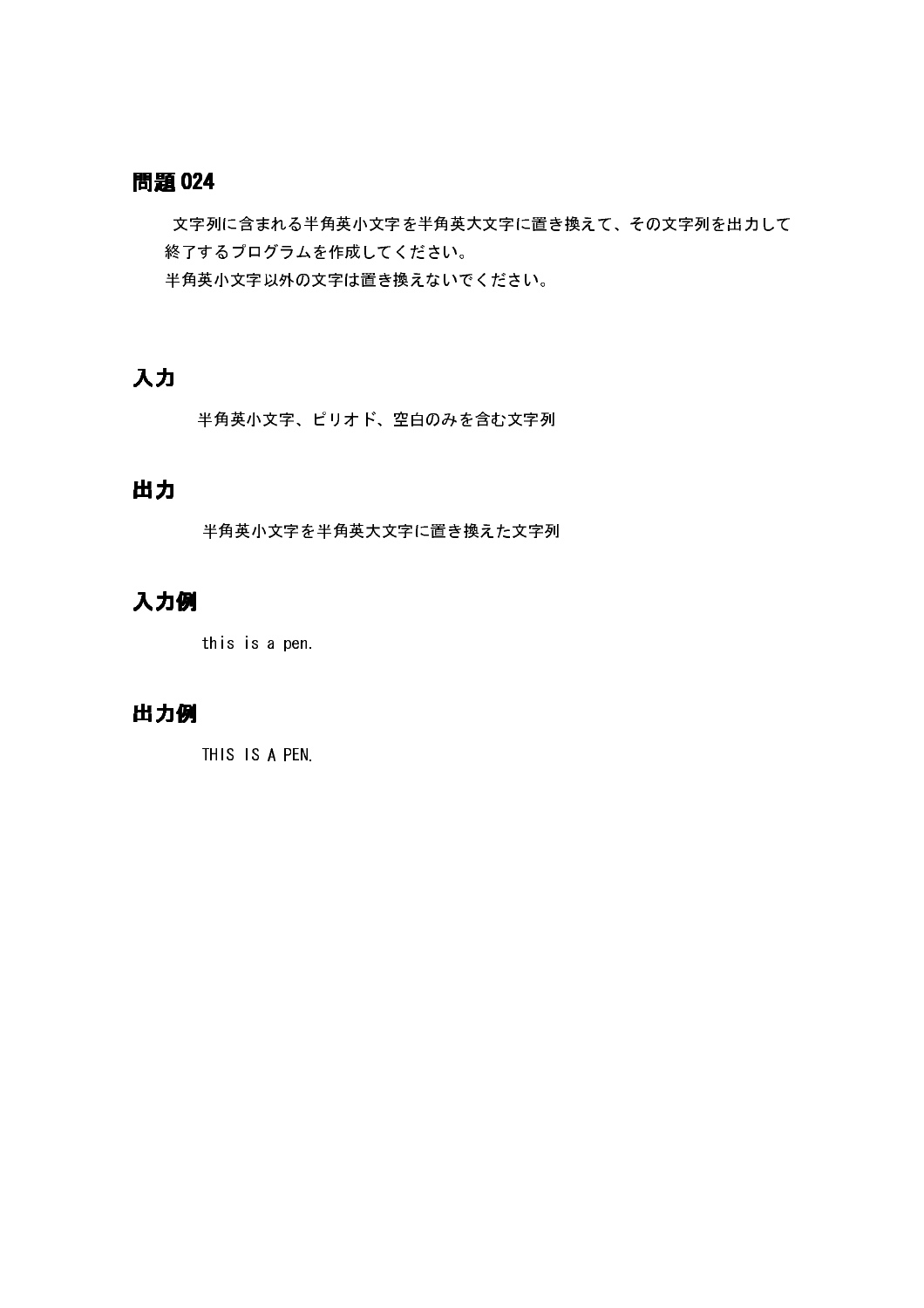A=(x1,y1),B=(x2,y2),C=(x3,y3),D=(x4,y4)の異なる4つの座標点が与えられたとき、 直線 AB と CD が平行かどうかを判定し、平行である場合には YES、平行でない場合に は NO と出力して終了するプログラムを作成してください。 なお、x1, y1, x2, y2, x3, y3, x4, y4 は、それぞれ 100 以上 100 以下とします。

# 入力

- x1 (実数)
- y1 (実数)
- x2 (実数)
- y2 (実数)
- x3 (実数)
- y3 (実数)
- x4 (実数)
- y4 (実数)

# 出力

YES または NO

# 入力例

- $0<sub>0</sub>$
- $0.0$
- $1<sub>0</sub>$
- $1.0$
- $1.0$
- $0<sub>0</sub>$
- $2.0$
- $1<sub>0</sub>$

### 出力例

**YES**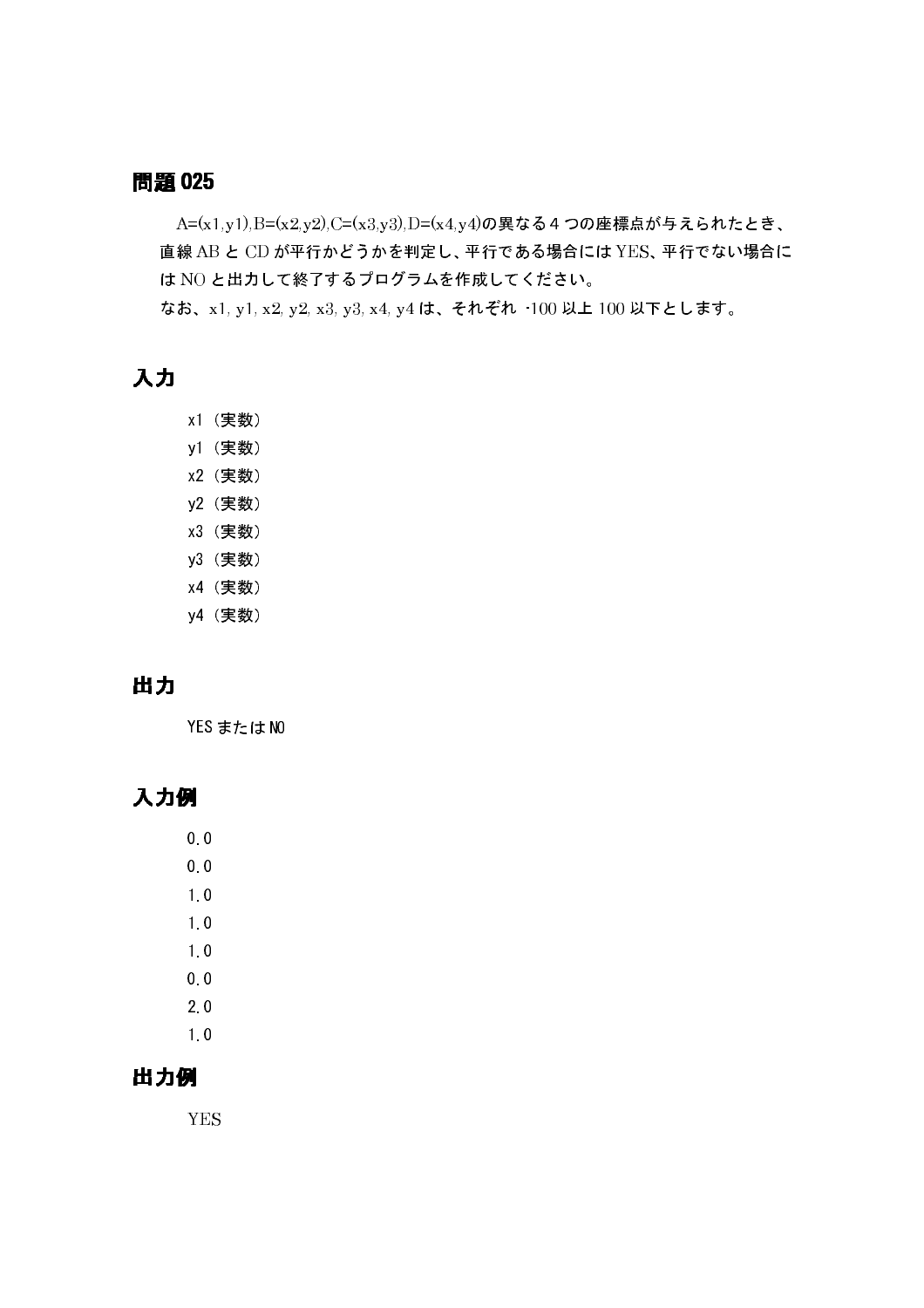与えられた整数の並びa1、a2、a3、a4、···、anで、連続した項の和の最大 値を出力して終了するプログラムを作成してください。

ただし、項数(整数)、第1項(整数)、第2項(整数)、 等、第n項(整数) の順で入力するものとします。

### 入力

- n (項数: 2≦ n ≦100: 整数)
- a (第1項 整数)
- a<sub>2</sub> (第2項:整数)
- a<sub>3</sub> (第3項 整数)
- a<sub>4</sub> (第4項 整数)

 $\mathbf{r}$  $\mathbf{r}$ 

a (第n項:整数)

# 出力

a<sub>i</sub> + a<sub>i+1</sub> + a<sub>i+2</sub> +… + a<sub>i+j</sub> (連続した項の和の最大値: 1≦i<n, 1≦j<n 整数)

# 入力例1

- $\overline{7}$  $-5$  $-1$  $6\phantom{.0}$  $\overline{4}$  $9<sup>°</sup>$  $-6$
- $-7$

### 出力例1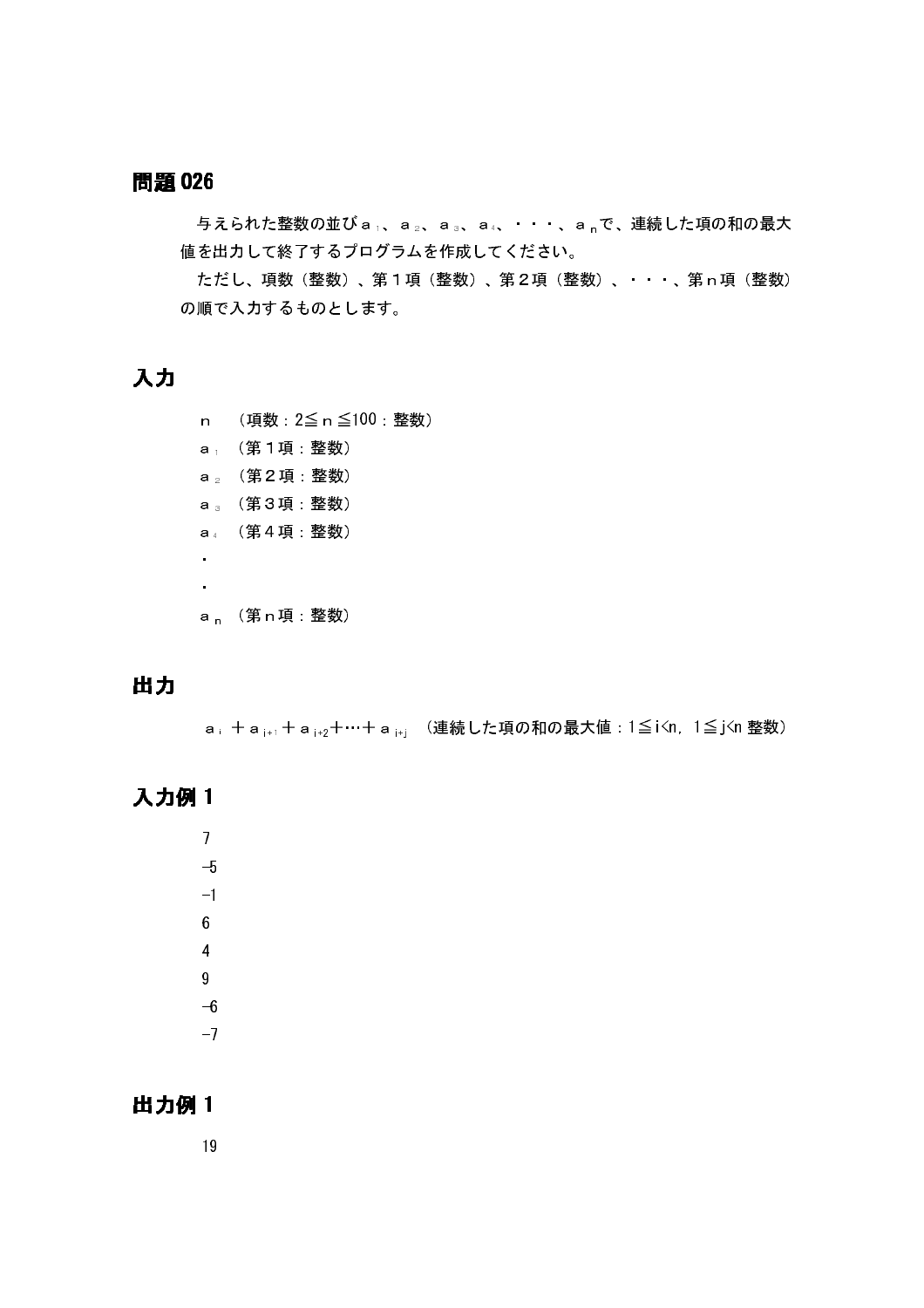### monic and the contract of the contract of the contract of the contract of the contract of the contract of the contract of the contract of the contract of the contract of the contract of the contract of the contract of the

q <sup>x</sup>  $\overline{1}$ w $\overline{3}$ w $-2$  $-1$  $\overline{1}$ w $\overline{3}$ w $\overline{1}$  $-2$ 

### z na matangan na matangan sa matangan sa matangan na matangan na matangan na matangan na matangan na matangan na matangan na matangan na matangan na matangan na matangan na matangan na matangan na matangan na matangan na m

 $\mathbf{v}$ 

and the contract of the contract of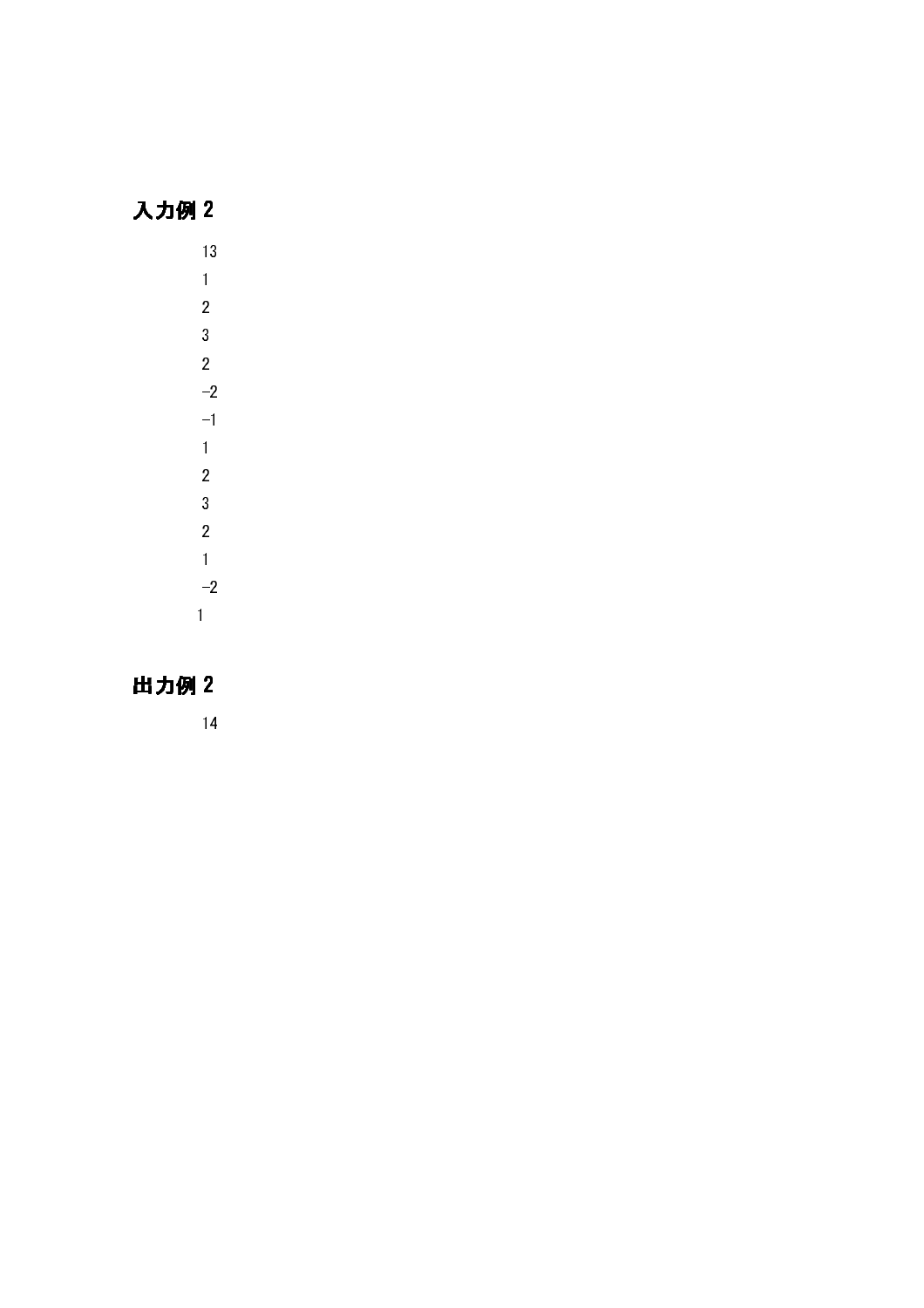中心が (xa, ya) で半径 raの円 A と、中心が (xb, yb) で半径 rb の円 B が与えられたと き、B が A の中にあるとき 2. A が B の中にあるとき -2. A の円周と B の円周が交わっ ている場合 1. A とB が重なっていないとき0 を出力して終了するプログラムを作成し て下さい。なおAとBは同じものではないとします。

### 入力

- $Xa$ (実数)  $\mathsf{y}\mathsf{a}$ (実数) (実数)  $ra$  $xb$ (実数)  $yb$ (実数)  $rb$ (実数)
- 出力

2 -2 1 0のいずれかの数値

# 入力例1

- $0<sub>0</sub>$
- $0.0$
- $50$
- $0<sub>0</sub>$
- $0.0$
- $40$

# 出力例1

 $\overline{2}$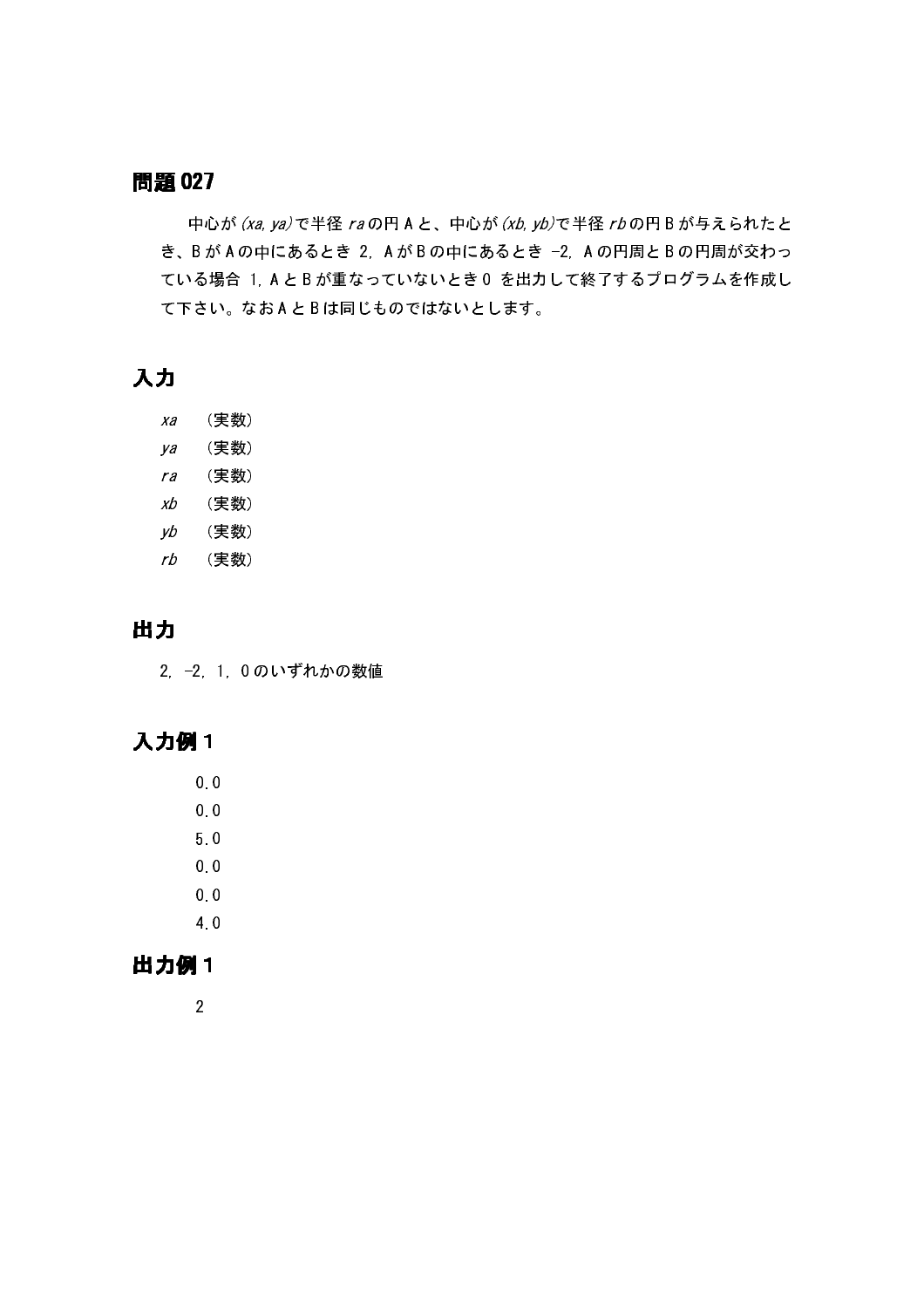# 入力例2

- $0\ 0$  $0.0$
- $2.0$
- $4.1$
- $0\ 0$
- $2.0$

# 出力例2

 $\pmb{0}$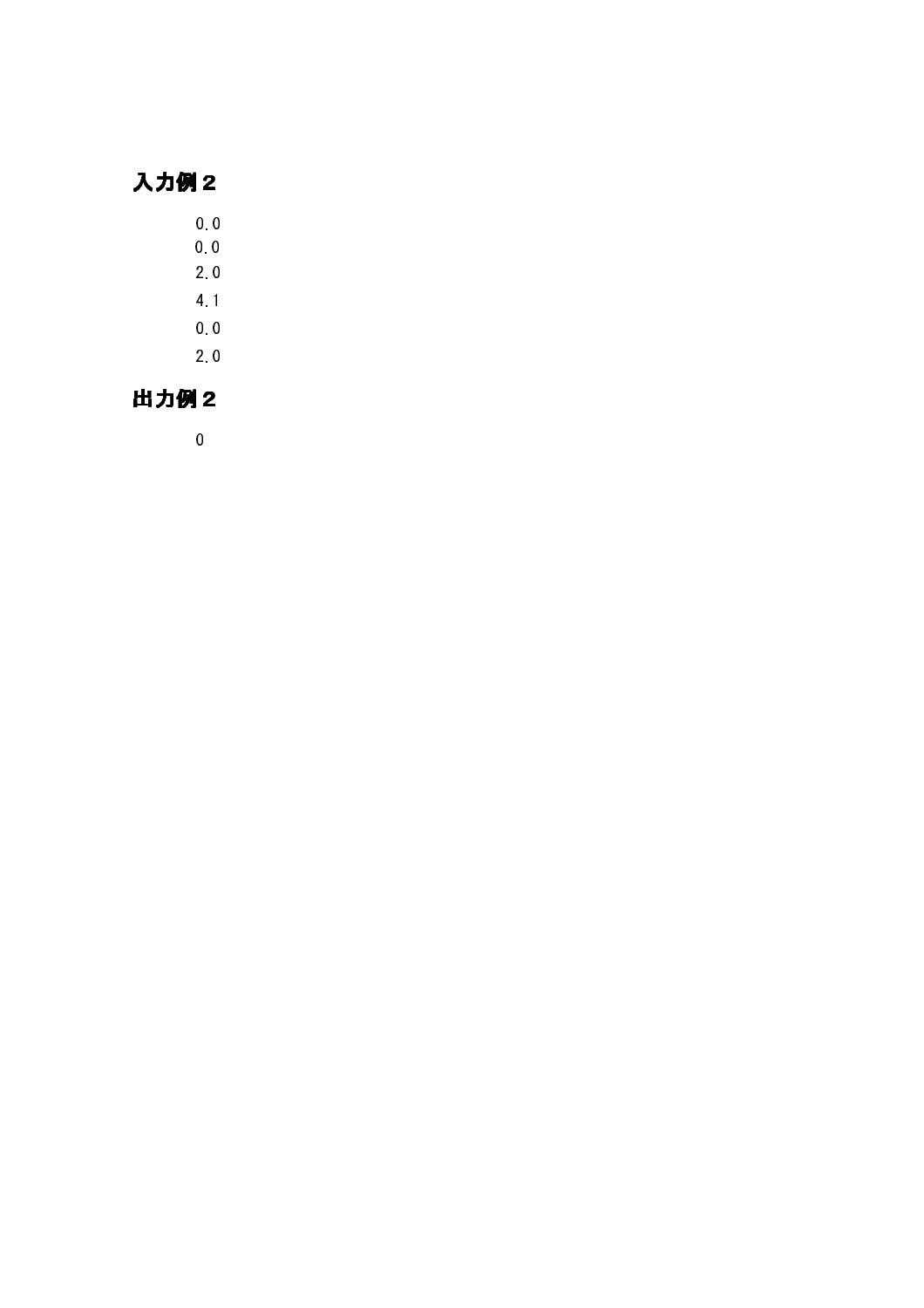地球上で物体を静かに落下させたとき、空気抵抗などの影響を考えないとすると、t 秒後の物体の速度 v、t 秒中に物体が落下した距離 y は

 $v = 9.8t$ 

$$
y = 4.9t^2
$$

で与えられます。

ある人が、建物の高い位置からガラスの球を落下させて、ガラスの球が割れるかどう かを調べる実験を行っています。

入力データとして、球が割れるのに必要な最低速度が与えられます。球を割るには、 建物の少なくとも何階以上から落とす必要があるかを求め、その階を出力して終了する プログラムを作成してください。

なお、建物の N 階の高さは 5×N-5 で与えられるとします。

入力

球が割れるのに必要な最低速度(実数)

#### 出力

そこから落とすと球が割れる最低の階数 (整数)

### 入力例

 $25.4$ 

#### 出力例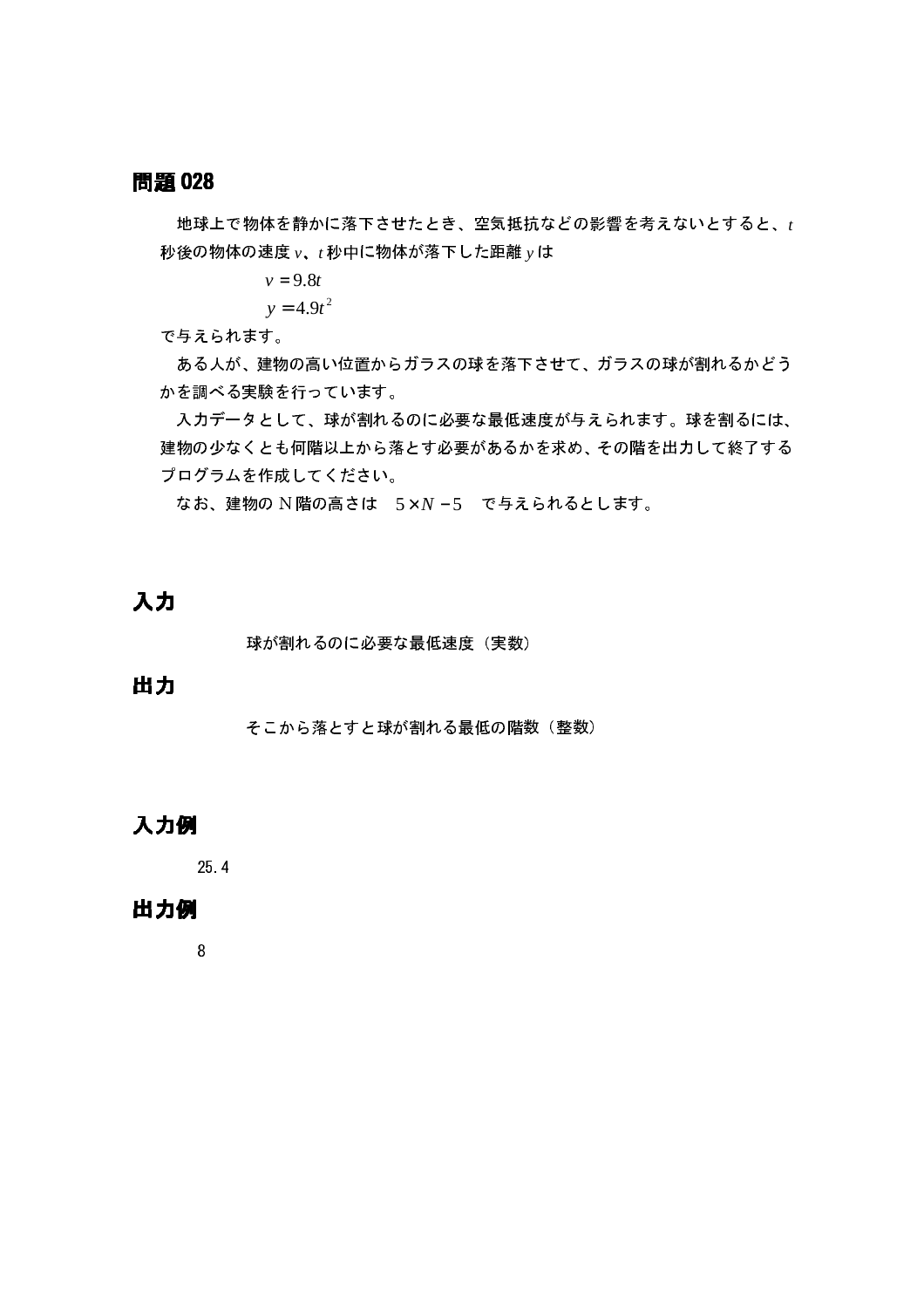ヒットアンドブローというゲームがあります。Aさんが異なる4個の数字を思い 浮かべ、Bさんがその数字を当てます。Bさんが選んだ4個の数字に対し、Aさん は、

• 場所が一致している数字の個数(ヒット)

• 場所は違うが正解の中に含まれる数字の個数 (ブロー)

を答えます。それを手がかりに、Bさんは再び4個の数字を選んでAさんに伝えま す。

たとえば、Aさんが

9 1 8 2

という数字を思い浮かべたとします。このときBさんが

4159

という数字を選んだら、Aさんは

「1ヒット1ブロー」

と答えます。

Aさんの思い浮かべた4個の数字と、Bさんが選んだ4個の数字を入力してヒッ トとブローの数を出力して終了するプログラムを作成してください。

ただし、Aさんの思い浮かべた数字、Bさんが選んだ数字の順に1行ごと半角数字 で入力してください。4個の数字は0から9の範囲で、すべて異なります。

入力

a」(Aさん1個目の数: Oから9の整数) a, (Aさん2個目の数: Oから9の整数) a 。(Aさん3個目の数: Oから9の整数) a 4 (Aさん4個目の数: 0から9の整数) b」 (Bさん1個目の数: Oから9の整数) b, (Bさん2個目の数: Oから9の整数)  $b_3$  (Bさん3個目の数: 0から9の整数) b』 (Bさん4個目の数: Oから9の整数)

### 出力

ヒット数 (整数) ブロー数 (整数)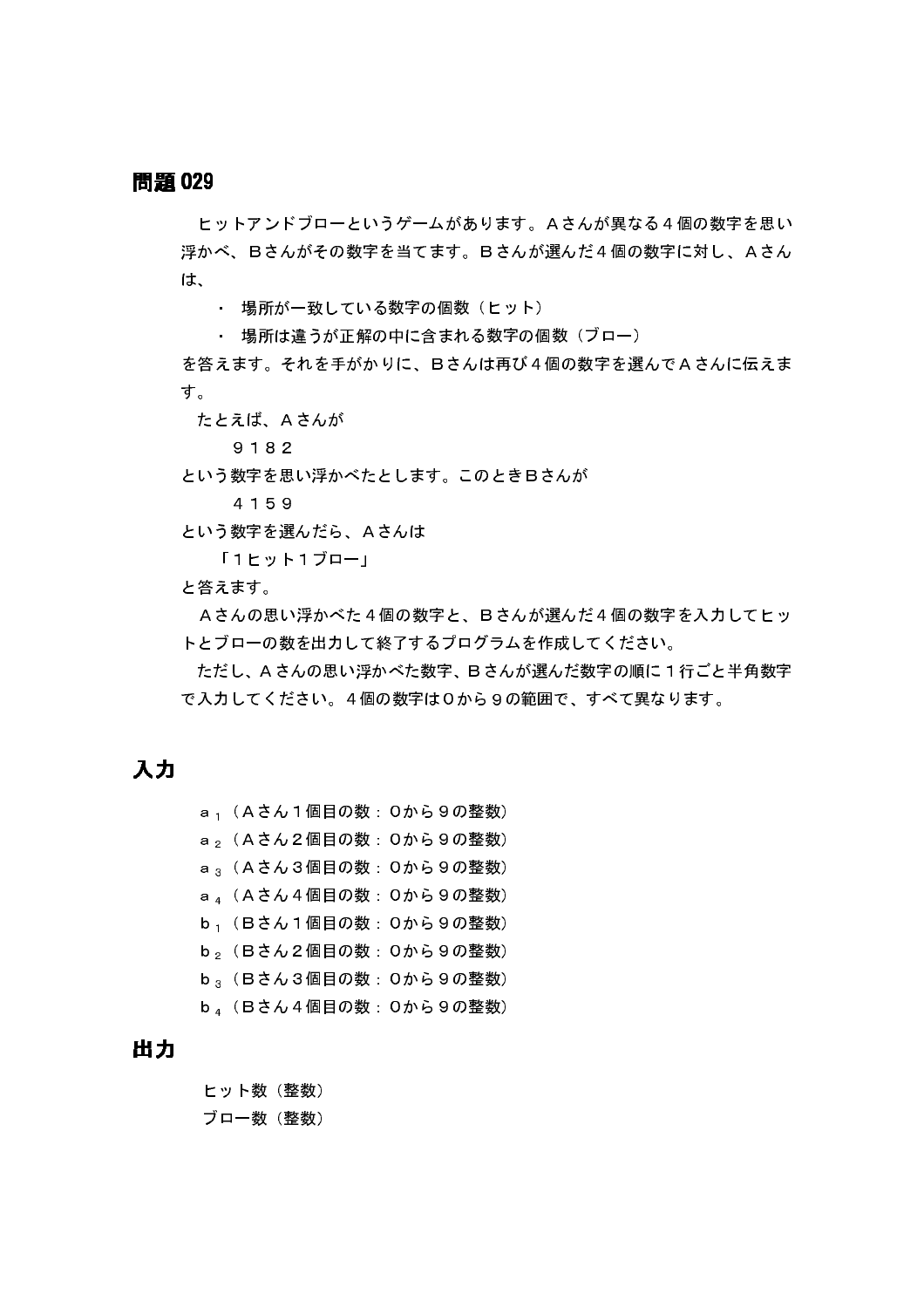# 入力例 1

- $\boldsymbol{9}$  $\overline{1}$  $\boldsymbol{8}$  $\overline{2}$  $\overline{4}$  $\overline{1}$  $\overline{5}$ 
	- $\overline{9}$

# 出力例 1

 $\overline{1}$  $\overline{1}$ 

# 入力例 2

- $\overline{4}$  $6\phantom{a}$  $\overline{8}$  $\overline{2}$  $\overline{4}$  $\sqrt{6}$  $\overline{3}$
- 

 $\overline{2}$ 

- 出力例 2
	- $\begin{array}{c} 3 \\ 0 \end{array}$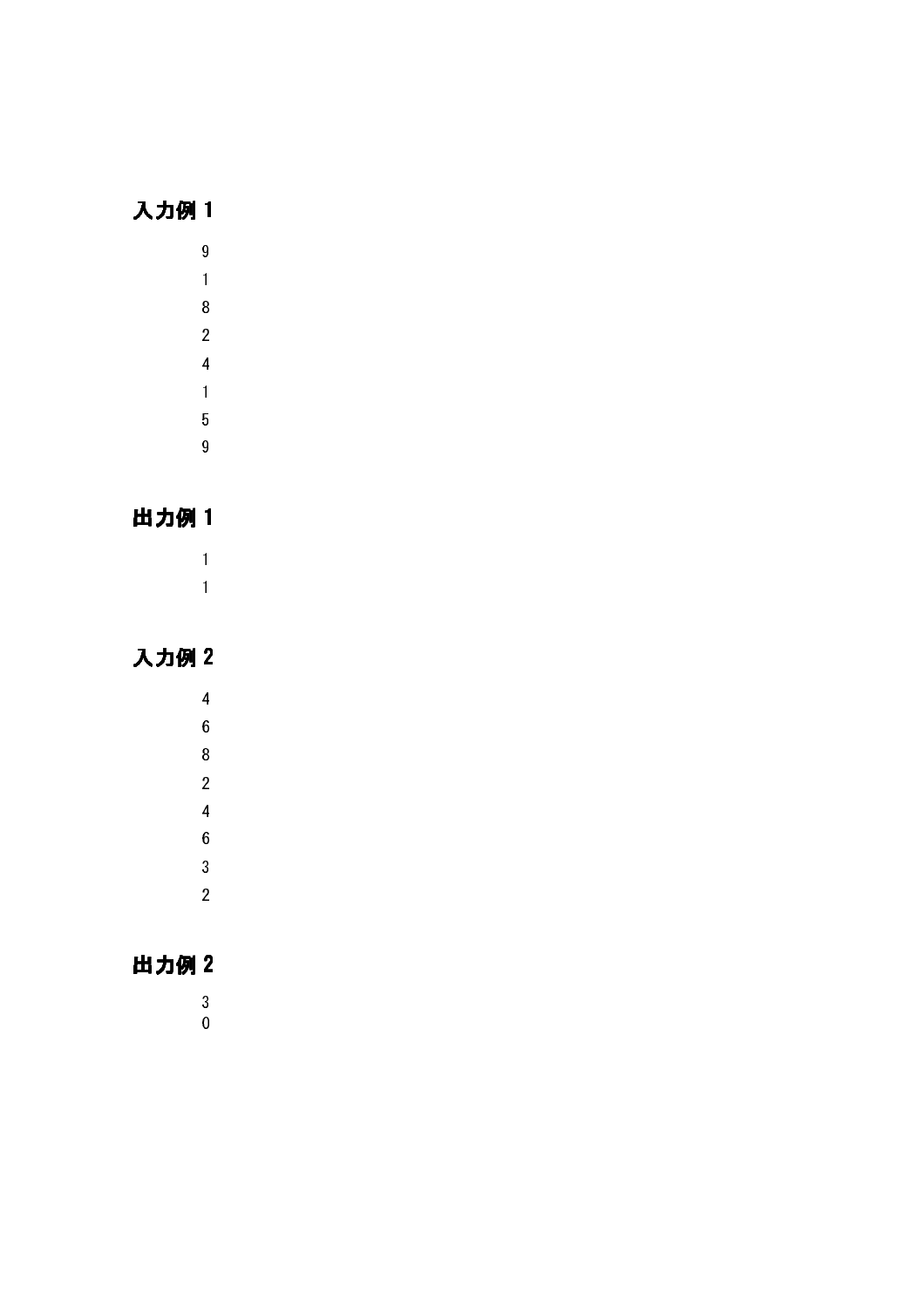図のようなマス目の「紙」があり、 (1, 2) のように X Y の値の対でその上の位置を示 すことにします。値は0から始まる整数とします。

この「紙」にインキを滴下します。インキ滴には「大」「中」「小」の3サイズがあり、 インキ滴の落ちた地点を中心に図のように周囲も色がつきます。図で☆が中心、〇が色の 滲む範囲です



「紙」は、最初は「まっしろ」つまり、どのマスも色の濃さを示す値が0とします。イン キ滴が落ちるごとに値が1ずつ増えていきます。「小の滴」が (1,2) 、「中の滴」が (3,2) に落ちた場合、各マスの値は次図の左部ようになります。なお空白は値0を示します。滲 む範囲が紙の外にもなる場合は、紙の外の部分を無視してください。

例えば、白紙に、「小の滴」を (8,0) に落とした場合は、次図の右部のようにY=-1に 相当する部分を無視することになります。同じ場所に複数のインキ滴が落ちることもあり えます。

|                     | X<br>0 | 方 | 向<br>$\overline{2}$ | 3 | 4 | 5 | 6 | 8 | 9 |
|---------------------|--------|---|---------------------|---|---|---|---|---|---|
| Y<br>0              |        |   |                     |   |   |   |   |   |   |
| 方                   |        |   |                     |   |   |   |   |   |   |
| 向<br>2 <sub>1</sub> |        |   | $\overline{2}$      |   |   |   |   |   |   |
| ◠<br>د٠             |        |   |                     |   |   |   |   |   |   |
|                     |        |   |                     |   |   |   |   |   |   |